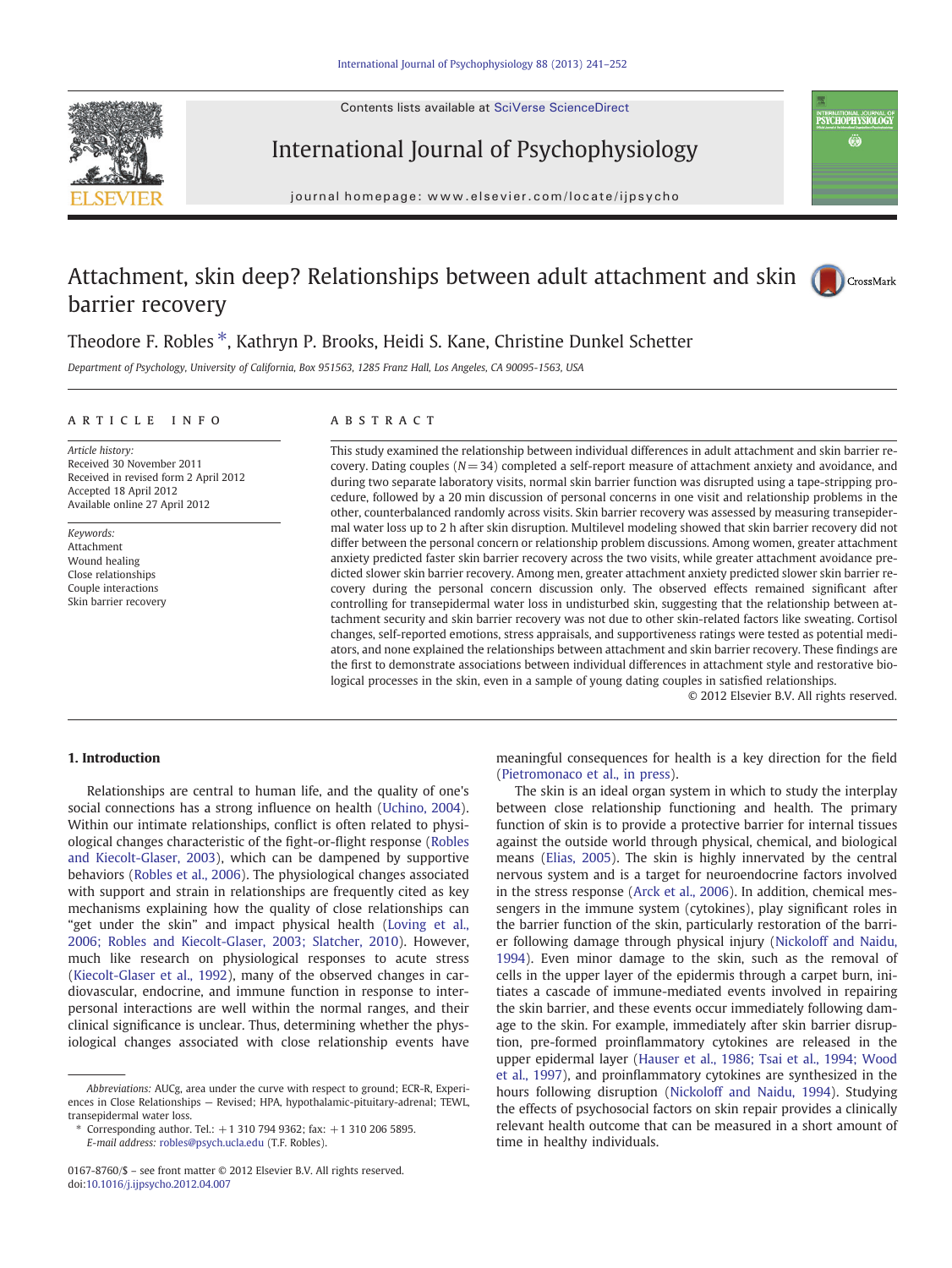Importantly, skin function is influenced by psychological stress. According to a recent meta-analysis, stressors including laboratory tasks, academic exams, and chronic stress are related to delayed skin barrier recovery, with a moderate effect size  $(r=-.38)$ [\(Walburn et al., 2009](#page-11-0)). For example, performing an acute laboratory stressor was related to delayed skin barrier recovery 2–3 h later [\(Altemus et al., 2001; Robles, 2007\)](#page-10-0). Social support provided by a confederate before the stressor did not influence recovery [\(Robles,](#page-11-0) [2007\)](#page-11-0), leading us to conclude that support from an individual's social network, such as the presence of a significant other, may have greater bearing on skin barrier recovery and wound healing.

Indeed, social bonds are related to wound healing in both animals and humans. Socially isolated rodents show slower wound healing following exposure to an immobilization stressor compared to socially housed rodents [\(Detillion et al., 2004](#page-10-0)). Moreover, in two monogamous mouse species, separation from partners prior to wounding was related to delayed wound healing ([Glasper and](#page-10-0) [DeVries, 2005](#page-10-0)). In addition, paired mice that were physically separated by a mesh barrier but still able to see and smell each other showed faster wound healing compared to isolated mice. In humans, greater perceived stress was related to delayed skin barrier recovery in a sample of women, of whom half were going through divorce or separation [\(Muizzuddin et al., 2003\)](#page-10-0). Beyond the presence or absence of close others, the quality of close relationships is also related to wound healing. Specifically, blister wound healing was slower during a hospital visit that included a problem-solving discussion designed to elicit conflict, compared to a personal concern-related discussion designed to elicit support, and couples who showed more negative behaviors during those discussions had slower wound healing [\(Kiecolt-Glaser et al., 2005\)](#page-10-0). Taken together, these findings suggest that close relationships may be an important factor in skin barrier recovery and wound healing.

Thus far, research on the links between close relationships and skin function, and close relationships and physical health outcomes more broadly, has focused primarily on presence (in animals) or quality of social relationships (in humans). In humans, relationship quality is measured by observing behavior during interpersonal discussions or asking individuals to report their perceptions of social support, social strain, or relationship satisfaction. However, perceptions of relationship quality and behavior in interpersonal interactions are shaped in part by the individual and relational histories that individuals bring to the relationship. Adult attachment theory provides a framework for characterizing and measuring contributions of such individual differences to close relationships [\(Fraley and](#page-10-0) [Shaver, 2000\)](#page-10-0).

According to adult attachment theory ([Bowlby, 1969; Fraley and](#page-10-0) [Shaver, 2000\)](#page-10-0), individuals have an innate behavioral attachment system that monitors the presence and responsiveness of attachment figures, including caregivers in infancy and romantic partners in adulthood. Moreover, early-life experiences with caregivers lead to variations in the attachment system along two independent dimensions: 1) attachment anxiety, and 2) attachment avoidance (referred to here as anxiety and avoidance). The anxiety dimension captures the degree to which individuals worry about rejection or loss of closeness in a romantic relationship. The avoidance dimension captures the degree to which individuals are uncomfortable with intimacy and closeness in a romantic relationship. These dimensions were originally thought to reflect features of social–cognitive models of the self and the close relationship partner, referred to as internal working models, but more recent conceptualizations view the dimensions as reflecting the organization of attachment behavioral system dynamics more generally [\(Fraley and Shaver, 2000\)](#page-10-0). According to [Fraley and Shaver \(2000\),](#page-10-0) the anxiety dimension is primarily an appraisal-monitoring system that gauges the closeness of the attachment figure and monitors for threat-related cues, while the avoidance dimension regulates behavior towards or away from the attachment figure, especially during anxiety-provoking situations. The systems are thought to operate in parallel, to influence each other via reciprocal feedback, and to operate automatically. Importantly, individuals differ in the degree to which they monitor closeness and maintain distance; some overly monitor their relationship for signs of threat and others overly distance themselves from close others.

Given the importance of close social relationships more generally [\(Uchino, 2004](#page-11-0)), and the role of the attachment system in monitoring and regulating distance in those relationships, and emotion regulation more broadly, many propose that the attachment system plays an important role in physical health ([Diamond and Fagundes, 2010;](#page-10-0) [Hofer, 1984; Maunder and Hunter, 2001; Pietromonaco et al., in](#page-10-0) [press; Sbarra and Hazan, 2008](#page-10-0)). One reason for hypothesizing a role in physical health is research showing relationships between adult attachment and stress-responsive biological systems, including the hypothalamic-pituitary-adrenal (HPA) axis ([Brooks et al., 2011;](#page-10-0) [Diamond and Fagundes, 2010; Kidd et al., 2011; Powers et al.,](#page-10-0) [2006\)](#page-10-0), autonomic nervous system ([Diamond et al., 2006; Holland](#page-10-0) [and Roisman, 2010; Maunder et al., 2006; Roisman, 2007](#page-10-0)), and more recently, the immune system ([Gouin et al., 2009\)](#page-10-0).

Specifically, greater insecure attachment, including high anxiety or high avoidance, is related to elevated reactivity to brief laboratory stressors, including public speaking and mental arithmetic, in the HPA axis and the sympathetic branch of the autonomic nervous system [\(Diamond and Fagundes, 2010\)](#page-10-0). In addition, greater attachment avoidance in women and anxiety in men predicted greater cortisol reactivity to a problem-solving discussion [\(Powers et al., 2006\)](#page-10-0). In our recent work from the same sample as this study, greater attachment anxiety in men predicted greater cortisol reactivity to a problem-solving discussion, and greater attachment avoidance in men predicted greater partners' cortisol reactivity to a problemsolving and personal concern discussion [\(Brooks et al., 2011](#page-10-0)). Taken together, these studies demonstrate the role of the attachment system in stress-responsive biological systems, and suggest that there may be gender differences in the relationship between adult attachment and physiological responses to interpersonal discussions.

Activity in stress-responsive biological systems is also proposed as explanatory mechanisms for links between psychosocial factors and skin function [\(Garg et al., 2001; Robles and Carroll, 2011](#page-10-0)). Animal models suggest that enhanced levels of cortisol impair wound healing. For example, wound healing delays in stressed hamsters were reversed by suppression of cortisol production ([Detillion et al., 2004](#page-10-0)), and the effects of stress on skin barrier recovery can be blocked by glucocorticoid antagonists [\(Choi et al., 2006\)](#page-10-0). In addition, the skin is highly innervated by sympathetic nerves, which cause sweating, and may also contribute to wound healing [\(Souza et al., 2005](#page-11-0)). Thus, taken together with evidence suggesting that social context can modulate wound healing, the attachment system may have implications for skin barrier recovery and wound healing.

The aims of the current study were to examine the association between attachment and skin barrier recovery in the context of couple interactions, and in a sample of young, healthy dating couples in committed relationships. While studies involving couple interactions and physiology in the laboratory typically focus on discussions involving problems in the relationship, couples frequently turn to each other for support when discussing personal concerns [\(Gable](#page-10-0) [et al., 2006; Pasch and Bradbury, 1998](#page-10-0)). Thus, in this study couples participated in two visits similar to prior work [\(Kiecolt-Glaser et al.,](#page-10-0) [2005\)](#page-10-0). During one visit, couples discussed an area of personal concern, intended to promote the exchange of social support. During the other visit, couples attempted to solve problems in their relationship. Prior to the discussions, the skin barrier was disrupted in both partners using tape-stripping, and we also collected salivary cortisol and psychological responses during the visits.

Based on the prior research in married couples and blister wound healing described above, we expected slower skin barrier recovery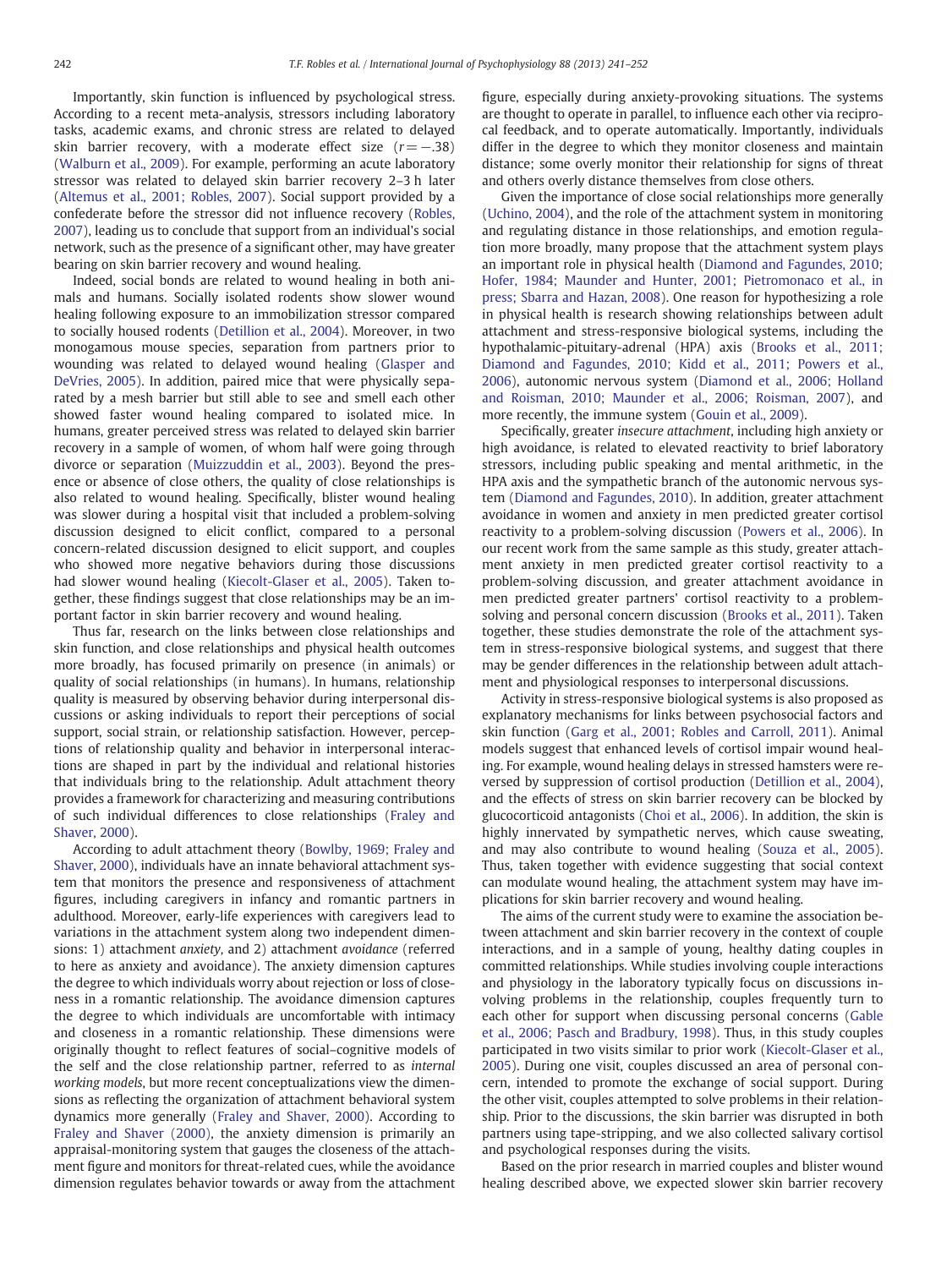during the problem discussion visit compared to the personal concern visit. In addition, we expected greater insecure attachment (operationalized here as high attachment anxiety or high attachment avoidance) to predict slower skin barrier recovery across visits. We also tested potential physiological (cortisol) and psychological (selfreports of mood, supportiveness, and stress appraisals) mediators of the relationship between attachment security and skin barrier recovery. Finally, based on prior work examining gender differences in the relationship between adult attachment and cortisol responses to interpersonal discussions (e.g., [Brooks et al., 2011; Powers et al.,](#page-10-0) [2006\)](#page-10-0), and the purported relationship between elevated glucocorticoid levels and delayed skin barrier recovery ([Choi et al., 2006\)](#page-10-0), we explored potential gender differences in the current study. However, neither attachment theory nor the existing empirical literature provided a clear rationale for making specific gender-based predictions.

### 2. Methods

### 2.1. Participants

We recruited 34 healthy couples aged 18 to 44 from the local community surrounding UCLA through flyers and online advertisements. Couples were required to have been dating for at least 3 months and spend the night with each other at least 4 nights per week. Exclusion criteria included pregnancy, medical conditions or medications with obvious immunological, dermatological, or endocrinological consequences, allergies to tape or other adhesives, smoking, and excessive caffeine or alcohol use. Women were not scheduled around their menstrual cycle stage, and we did not exclude women who were taking hormone-based contraception. A total of 33 heterosexual couples and 1 lesbian couple participated in the study. The final sample included 33 men and 35 women, mean age of 22.43 years ( $SD = 3.88$ , range 18–34), who had been dating on average 2.02 years ( $SD=1.64$ , range 0.29–6.25). The sample was 31% white, 37% Asian/Pacific Islander, 25% Latino/a, and 6% black. Most participants had some college education (53%), or received a college degree (43%), and 4% graduated from high school only.

#### 2.2. Procedures

Couples participated in two visits within 7 days of each other, which were identical except for the discussion content (personal concern vs. problem-solving) and the tape-stripped arm (dominant first, non-dominant second). All sessions began at 12:30 PM to minimize the influence of diurnal variations in cortisol. Couples were asked to refrain from meals, strenuous exercise, drinking alcohol, and drinking caffeinated beverages one hour before their appointment. We also collected cardiovascular measures from one member of each couple, but given the small sample size  $(N= 34)$ , we did not examine these measures in relation to skin barrier recovery, and further details will not be provided here.

Fig. 1 shows a timeline of the study. After providing informed consent, couples completed self-report measures for 30 min, allowing them to adapt to the laboratory setting. After the 30 min adaptation period, baseline salivary cortisol samples were obtained from both partners. Following this, baseline skin measurements were obtained and the skin barrier was disrupted. After skin disruption a second saliva sample was obtained from both partners. Couples then received detailed instructions for the discussion task (either the personal concern or problem-solving discussion). Order of discussions was counterbalanced such that half of the couples completed the problem-solving discussion during the first visit, and half completed the problem-solving discussion during the second visit. After completing the discussion, participants provided a second salivary cortisol sample (40 min post discussion onset) and completed self-report measures. Additional skin measurements were obtained from the disrupted sites (60, 90, and 120 min post skin disruption) and a final salivary cortisol sample was obtained (90 min post discussion onset). All procedures were approved by the UCLA Institutional Review Board, in accordance with federal, state, and institutional regulations concerning the protection of human subjects in research.

#### 2.2.1. Discussion tasks

In both discussions, one partner was randomly selected to lead a discussion for 10 min on his or her selected concern/problem, followed by the other partner. The experimenter helped the couple determine the most suitable topics for discussion (described below), and explained that partners were "free to respond in any way you wish" when discussing the other partner's concern/problem. Partners were intentionally not instructed to respond in a specific way, to allow for more naturalistic discussions. During the discussions, the interviewer left the room, and couples were monitored through hidden audio/video recording.

For the personal concern visit, each participant was asked to discuss something he/she would like to change about him/herself with their partner for 10 min ([Pasch and Bradbury, 1998](#page-10-0)). Participants were asked to generate potential topics using a short questionnaire. The most frequently selected personal concern topics included wanting to exercise more (25%), improve time management (16%), perform better in school/work (11%), manage stress better, (9%), and spend more time with friends (9%). Additional topics included wanting to make more money, maintain regular spiritual/religious practice, getting a promotion, or improving relationships with family.

For the problem-solving visit, each partner was instructed to discuss a specific problem in their relationship for 10 min ([Roberts et](#page-11-0) [al., 2007\)](#page-11-0). The experimenter assisted each partner with choosing a problem, based on responses to a questionnaire that listed several common relationship problems ([Doss and Christensen, 2006](#page-10-0)). The most frequently selected problems were uncertainty about the future of the relationship (30%), feeling like the partner does not listen well (23%), problems with parents or family members (17%), partner is too critical or demanding (15%), and not spending enough time together (15%).

#### 2.3. Biological measures

#### 2.3.1. Skin barrier recovery

Tape-stripping is commonly used in dermatological research to disrupt the skin barrier ([Fluhr et al., 2006\)](#page-10-0). Baseline skin barrier function was measured by obtaining baseline readings of transepidermal water loss (TEWL) using an evaporimeter (cyberDERM, Cortex DermaLab; Media, PA) which measures the vapor pressure gradient in the air layers close to the skin surface ([Grove et al., 1999](#page-10-0)). TEWL indicates the skin's ability to prevent water loss from the interior layers.



Fig. 1. Timeline of study events.  $C =$  salivary cortisol. TEWL = transepidermal water loss.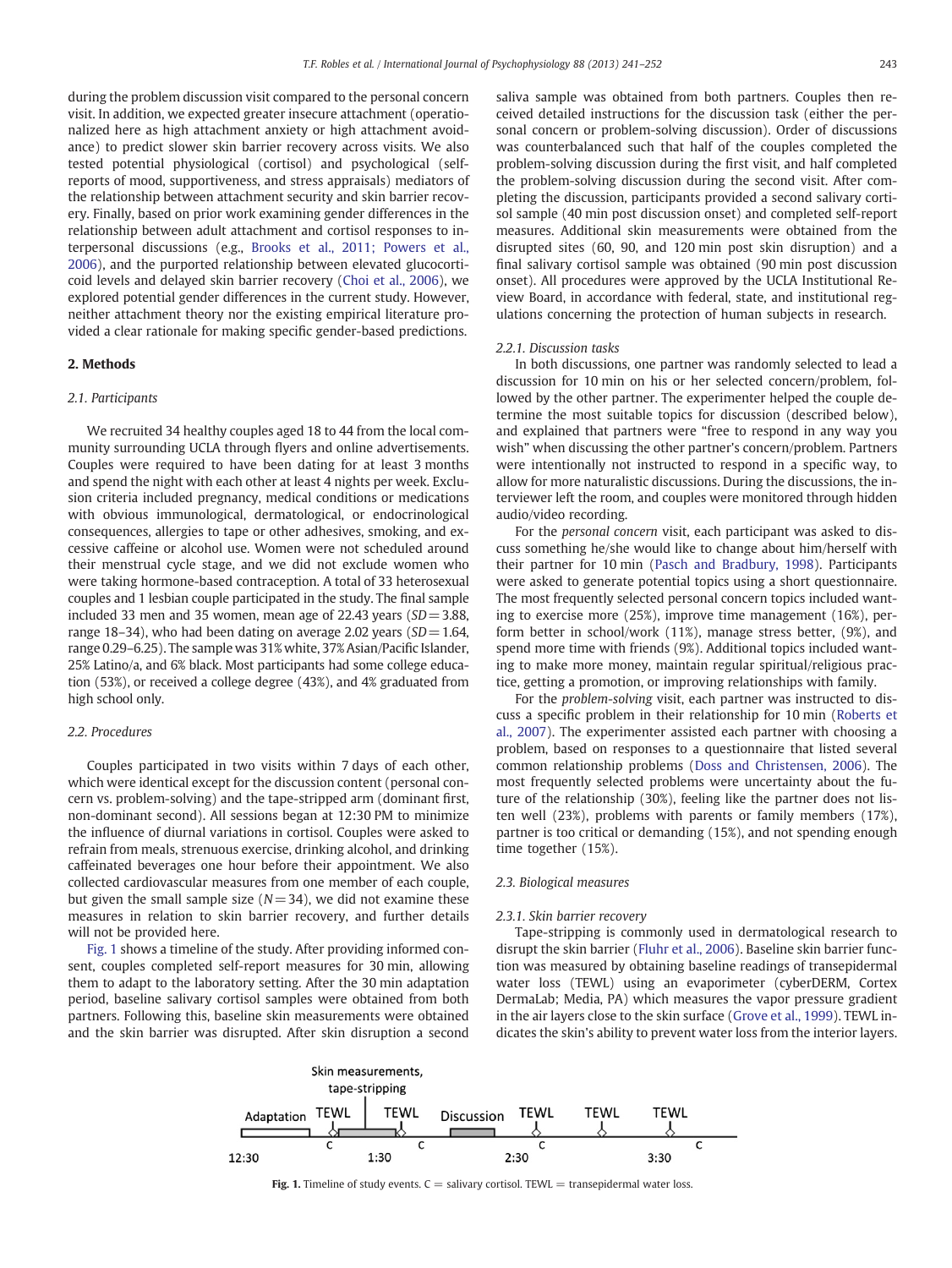Increased TEWL reflects decreased barrier function, and decreasing TEWL following disruption indicates increasing barrier recovery.

The evaporimeter probe was touched to skin on the palm side of the forearm at three 2.5  $\text{cm}^2$  sites between 4 and 10 cm below the inside of the elbow for 1–2 min to obtain baseline measurements. A 5.1  $\text{cm} \times 2.5$  cm area containing two of the three sites was disrupted or "stripped," while the remaining 2.5  $\text{cm}^2$  area was left undisturbed. Measurements of the undisturbed control site indicated TEWL levels in non-disrupted skin. Next, cellophane tape (3M Heavy-Duty Packaging Tape, 3M, St. Paul, MN) was applied repeatedly (6–60 times) to the disrupted site to remove the superficial layer of dead skin cells. Tape-stripping was stopped when TEWL level was elevated from an average basal level of 7.4 g/m<sup>2</sup>h (SD = 1.66) to at least 20 g/ m<sup>2</sup>h at the disrupted site, or a maximum of 60 strips [\(Ghadially et](#page-10-0) [al., 1995\)](#page-10-0). Additional TEWL measurements were taken at 1 h, 1.5 h, and 2 h after barrier disruption. Percent recovery at each timepoint was the primary dependent variable, and was computed using the following equation [\(Altemus et al., 2001; Denda and Tsuchiya,](#page-10-0) [2000\)](#page-10-0), in which greater values reflect greater skin barrier recovery:

$$
\% recovery_t = \frac{TEWL_{after\ tape-stripping} - TEWL_t}{TEWL_{after\ tape-stripping} - TEWL_{baseline}} \times 100
$$

#### 2.3.2. Salivary cortisol

Saliva samples were collected at four timepoints during each laboratory session: baseline, after tape-stripping and just before receiving instructions for the discussion task, 40 min post discussion onset, and 90 min post discussion onset. Saliva was collected using Salivettes (Sarstedt 1534, Sarstedt Inc., Newton NC), which were stored in a −20 °C freezer until assay. Cortisol levels were determined by a commercially available chemiluminescence immunoassay (IBL Hamburg, Germany) at the Biological Psychology laboratory at the Technical University of Dresden in Dresden, Germany. Because the novelty of the laboratory environment can contribute to a cortisol response, only the last three of the four cortisol values were integrated into a single metric measure by computing area under the curve with respect to ground  $(AUC<sub>g</sub>)$ , which was used in subsequent analyses to assess cortisol responses to the discussion [\(Pruessner et al., 2003\)](#page-10-0).

#### 2.4. Self-report measures

#### 2.4.1. Attachment anxiety and avoidance

The 36-item Experiences in Close Relationships — Revised (ECR-R) measure was used to assess individual differences in attachment [\(Fraley et al., 2000\)](#page-10-0). Due to experimenter error, complete anxiety and avoidance ratings were available for 32 of the 34 couples. The ECR-R assesses the two primary dimensions of attachment: anxiety and avoidance. The anxiety dimension reflects the extent to which an individual is afraid of interpersonal rejection and abandonment, and is assessed with items like, "I worry that romantic partners won't care about me as much as I care about them" (women's  $\alpha$  = .93, men's  $\alpha$  = .89) The avoidance dimension reflects the extent to which an individual is comfortable with closeness and intimacy, and is assessed with items like "I prefer not to show a partner how I feel deep down" (women's  $\alpha = .89$ , men's  $\alpha = .93$ ). Participants were instructed to think about how they generally experienced romantic relationships, not just the current relationship, and to respond to each statement by indicating how much they agreed or disagreed with it. Items were rated on a scale from 1 (disagree strongly) to 7 (agree strongly). We computed anxiety  $(M= 2.75, SD = 1.06)$  and avoidance ( $M = 2.37$ ,  $SD = 0.90$ ) scores for each participant. The sample means were comparable to normative data ([Sibley et al., 2005](#page-11-0)). Anxiety and avoidance were modestly correlated  $(r=.43, p=.00)$ in our sample, comparable to recent meta-analytic findings using the ECR-R [\(Del Giudice, 2011\)](#page-10-0). Typically, small differences in

attachment scores, with higher anxiety ratings among women and higher avoidance among men are observed in the literature ([Del](#page-10-0) [Giudice, 2011](#page-10-0)). Anxiety and avoidance ratings did not differ between male and female partners within couples, anxiety  $F(1, 30) = 0.22$ ,  $p = .64$ , avoidance  $F(1, 30) = 0.01$ ,  $p = .91$ .

#### 2.4.2. Discussion ratings

Participants completed ratings of current affect, stress appraisals, and ratings of partner supportiveness after the discussions were completed. To measure current affect, participants rated the degree to which they felt, at the current moment, a list of positive and negative emotion words on a 0 (not at all) to 6 (very much) scale. Because interpersonal emotions may have greater salience given the context of the discussions, we included both self-focused and interpersonal emotions. Positive emotions included four self-focused emotion words (cheerful, enthusiastic, happy, lively), and five interpersonal emotion words (admiration, affection, gratitude, proud of partner, touched). Negative emotions included four self-focused emotion words (ashamed, embarrassed, guilty, unhappy, sad), and three interpersonal emotion words (disappointment, rejected, resentment). Ratings were averaged across all positive words ( $\alpha$  = .91), all negative words  $(\alpha = .90)$ , and the smaller subset of positive-interpersonal  $(\alpha = .87)$ and negative-interpersonal ( $\alpha$  = .80) words.

Stress appraisals were assessed with three items measuring perceptions that the discussion was stressful, challenging, and threatening from a 1 (not at all) to 7 (very much) scale (women's  $\alpha = .69$ , men's  $\alpha$  = .83). Supportiveness ratings involved a 10-item modified form of the social support effectiveness scale [\(Rini and Dunkel](#page-11-0) [Schetter, 2010; Rini et al., 2006](#page-11-0)), which quantitatively assesses the extent to which the quality of emotional and informational support provided by a partner meets an individual's needs, and accounts for the potential costs of receiving support. Participants were told that emotional support involves having "someone to listen to and understand our feelings or to show us affection and concern" and were asked questions like, "If/when your partner attempted to give you emotional support during the discussion, how good was the match between the amount of support he/she provided and the amount you wanted?" For informational support, participants were asked questions like, "If you needed advice or information from your partner during the discussion, how often was it difficult to get?" Items were rated on a 5 point scale, where 1 indicated "Not at all" and 5 indicated "Extremely." We combined the emotional ( $\alpha$  = 0.92) and informational ( $\alpha$  = 0.88) support subscales to create an index of overall partner supportiveness ( $\alpha$  = 0.95). The average partner supportiveness score was 3.76 ( $SD = 0.88$ ), which corresponds to a rating of "good" or "quite a bit."

#### 2.5. Data analyses

#### 2.5.1. Data screening

Outlier data points (2 out of 509) that were outside  $\pm$  3 SD from the mean were removed from the data, and remaining data points within that range were retained. One participant showed an unusual pattern of recovery during the problem discussion visit  $(>200\%)$  recovery at 1 h, which increased during the session) and we excluded that individual's data. One same-sex (female) couple participated in the study, and their data was excluded from the primary analyses which required distinguishable dyads (male and female). Including the couple in the analyses did not change the pattern of results (data not shown).

## 2.5.2. Modeling change in recovery

We used multilevel modeling (PROC MIXED in SAS, SAS Institute, Inc., Cary, NC) for our primary analyses of skin barrier recovery, which accounted for the dyadic and interdependent nature of our data. Our primary analyses used the "two intercepts" approach,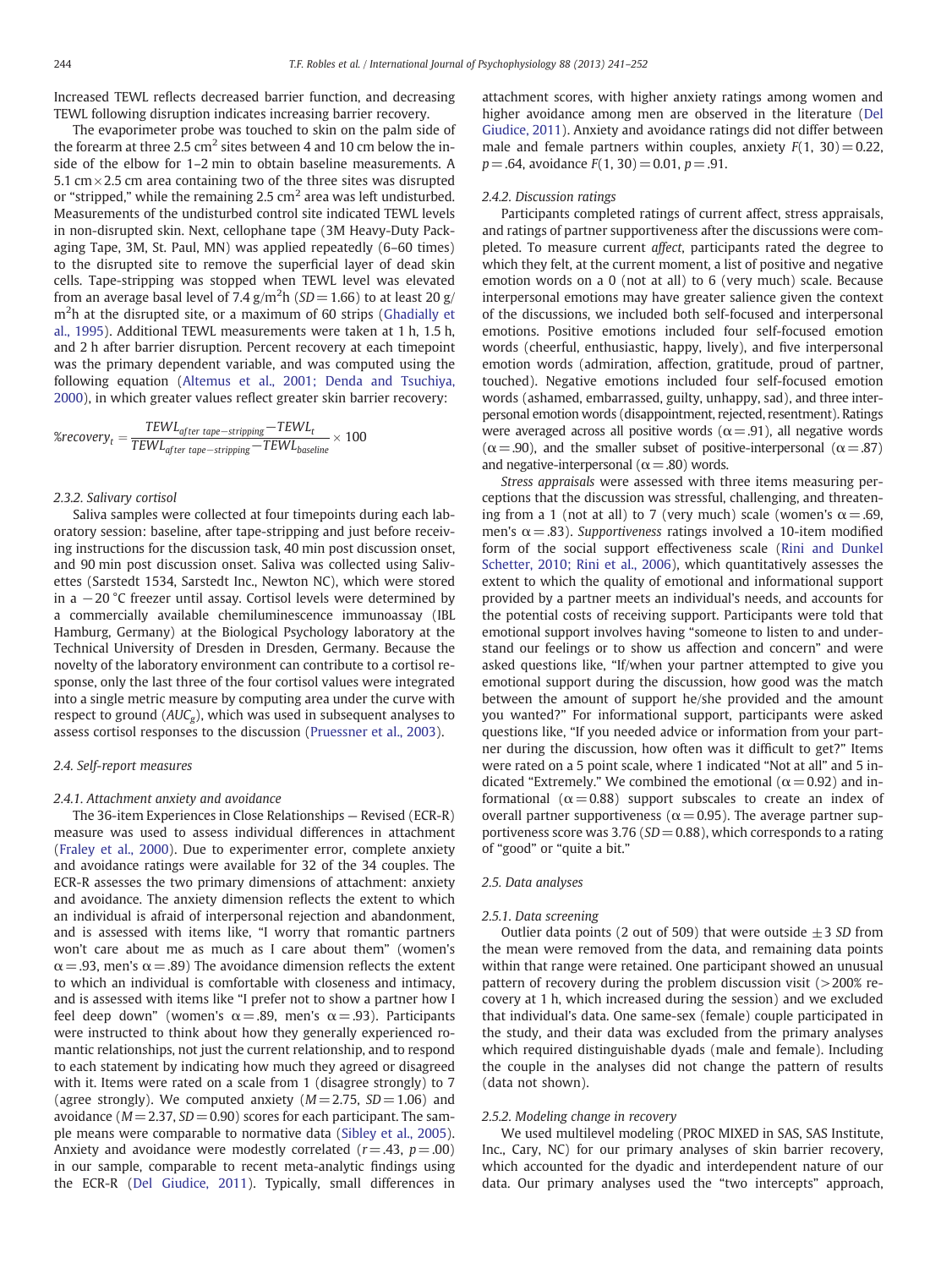<span id="page-4-0"></span>modeling parameters simultaneously for male and female partners [\(Raudenbush et al., 1995](#page-10-0)). Therefore, throughout the Results section, we describe results separately for women followed by results for men.

For simplicity, we present a model of change for individuals, followed by the two-intercept model. The model for change at the measurement level (level-1), based on visual inspection of the data and fit indices with different models of change, was as follows:

$$
\mathscr{E} \text{ recovery}_{tij} = \pi_{0ij} + \pi_{1ij}(\text{time}) + \pi_{2ij}(\text{time}^2) + e_{tij} \tag{1}
$$

where  $\mathscr X$  recovery for person *i* at day *j* and time *t* was a function of an initial value  $\pi_{0j}$ , a linear slope  $\pi_{1j}$  for time (h since tape-stripping), a quadratic slope  $\pi_{2i}$  to accommodate the curvilinear shape of skin barrier recovery data over time [\(Robles, 2007\)](#page-11-0), and within-subjects variance  $e_{ii}$ . Initial skin barrier recovery after tape-stripping  $(\pi_{0ii})$  was equal to zero across days and participants and was specified as fixed in all models. Measurement occasions were nested within days (level-2), by including fixed parameters testing the effect of visit on linear and quadratic slopes (effects coded as problem discussion $=$  $-1$ , personal concern = 1). Effects coding allowed for interpreting the level-1 intercepts and slopes as averages between the two visits.

We modeled individual at level-2, and linear effects of time were allowed to vary between individuals (models with both linear and quadratic effects specified as random resulted in a variance component matrix that was not positively definite). Attachment anxiety and avoidance were included as level-2 predictors of slopes only, since the intercept values were always zero across participants. Beyond predicting change in recovery over time, anxiety and avoidance were included as predictors of visit effects, providing a cross-level interaction that allowed for examining whether the effects of attachment on skin barrier recovery depended on the discussion taking place that day. These models did not include the anxiety $\times$  avoidance interaction for two primary reasons — small sample size and limited generalizability. Our restricted ranges for anxiety and avoidance scores limited our ability to draw conclusions about the various attachment prototypes (fearful, dismissing, preoccupied, and secure) derived from the anxiety $\times$  avoidance interaction.

Our final model, with couples at level-3 and separate parameters for males and females (with male and female dummy coded) is illustrated below in single equation form:

$$
\mathscr{X} \text{ recovery}_{tij} = [male][\gamma_{000} + \gamma_{100}(time) + \gamma_{110}(day \times time) \n+ \gamma_{200}(time^2) + \gamma_{100}(day \times time^2) + \gamma_{101}(anxiety \times time) \n+ \gamma_{111}(anxiety \times day \times time) + \gamma_{201}(anxiety \times time^2) \n+ \gamma_{211}(anxiety \times day \times time^2) + \gamma_{102}(avoidance \times time) \n+ \gamma_{112}(avoidance \times day \times time) + \gamma_{202}(avoidance \times time^2) \n+ \gamma_{212}(avoidance \times day \times time^2) + u_{10j} + u_{20j}] \n+ [female] [\gamma_{000} + ... + e_{ij}]
$$
\n(2)

The Satterthwaite approximation for denominator degrees of freedom, recommended for smaller sample sizes and for dyadic data analyses [\(Kenny et al., 2006](#page-10-0)), was used for all analyses. Linear slopes were allowed to covary between male and female partners. In addition, we imposed a first-order auto-regressive matrix on the level-1 residuals (AR[1]). Gender differences in parameter estimates were tested by dividing the difference between the two parameters by the standard error of the difference,  $\sqrt{Var_{male} + Var_{female} - 2cov(male, female)}$ , which yielded a *t*-statistic. In tables we report parameter estimates, standard errors, degrees of freedom, t-statistics, and p-values, while in the text for brevity we report parameter estimates, t-statistics, and p-values unless noted otherwise.

#### 2.5.3. Exploring interactions and mediators

Significant interactions were further explored using online tools for interpreting 2-way and 3-way interactions for mixed models [\(www.quantpsy.org;](http://www.quantpsy.org) [Preacher et al., 2006](#page-10-0)). The tools allow for determining "regions of significance," representing the range of values for one variable (e.g., attachment anxiety) where the effects of the other variable (linear effects of time) on the dependent variable (skin barrier recovery) are significant. The online tools also allow for computing the statistical significance simple slopes at specific values of attachment anxiety/avoidance. Mediation was tested using procedures in which multiple multilevel model equations and/or ordinary least squares regression models provide unstandardized parameter estimates of the relationship between the predictor variable and mediator ( $\beta_a$ ), and the mediator and dependent variable ( $\beta_b$ ) [\(Krull and](#page-10-0) [MacKinnon, 2001](#page-10-0)). The significance of the indirect effect  $\beta_2 \beta_2$  was then computed using the Sobel test [\(Baron and Kenny, 1986](#page-10-0)).

#### 3. Results

#### 3.1. Affect ratings, stress appraisals, and supportiveness ratings

To provide context for how partners responded to the discussions, and how attachment was related to subjective responses to the discussions, we modeled subjective responses in a 3-level multilevel model as a function of visit, order (personal concern first vs. problem discussion first), the visit $\times$  order interaction, anxiety, avoidance, and interactions between attachment and visit. We describe effects for women, followed by men.

#### 3.1.1. Women

Negative emotions and negative interpersonal emotion ratings did not significantly differ between visits or order, and were not significantly related to attachment anxiety. Positive emotion ratings were higher during the personal concern discussion compared to the problem solving discussion,  $\gamma = 0.66$ ,  $t = 3.81$ ,  $p = .0003$ , and a significant  $v$ isit $\times$  order interaction indicated that the difference between discussions was larger for women who had the personal concern visit first,  $\gamma =$  −0.61, t = −2.38, p = .02, compared to women who had the problem discussion first. Positive interpersonal emotions ratings did not differ by visits or order, and there was no significant visit  $\times$  order interaction. Women with greater attachment anxiety reported fewer positive emotions across both discussions,  $\gamma = -0.44$ ,  $t = -2.76$ ,  $p = 0.008$ , but there was no effect for positive interpersonal emotions. Avoidance was not related to emotion ratings.

For stress appraisals, the personal concern discussion was rated as less stressful compared to the problem discussion,  $\gamma = -0.34$ , t=  $-1.96$ ,  $p = .05$ . Higher attachment anxiety was related to greater stress appraisals across both visits,  $\gamma = 0.27$ ,  $t = 1.96$ ,  $p = .05$ . Avoidance was not related to stress appraisals.

Supportiveness ratings did not differ between visits, although there was a trend such that women rated their partner as more supportive after the personal concern discussion than after the problem discussion,  $\gamma = 0.22$ ,  $t = 1.77$ ,  $p = .08$ . Anxiety and avoidance were not related to supportiveness ratings.

#### 3.1.2. Men

Negative emotions and negative interpersonal emotion ratings did not significantly differ between visits or order. Positive interpersonal emotion ratings did not differ between visits, by order, and there was no significant visit $\times$  order interaction. Men with greater attachment anxiety reported more negative emotions across both discussions,  $\gamma = 0.59$ ,  $t = 3.34$ ,  $p = .003$ , which was qualified by a significant visit × anxiety interaction,  $\gamma = -0.29$ ,  $t = -2.06$ ,  $p = .04$ . The interaction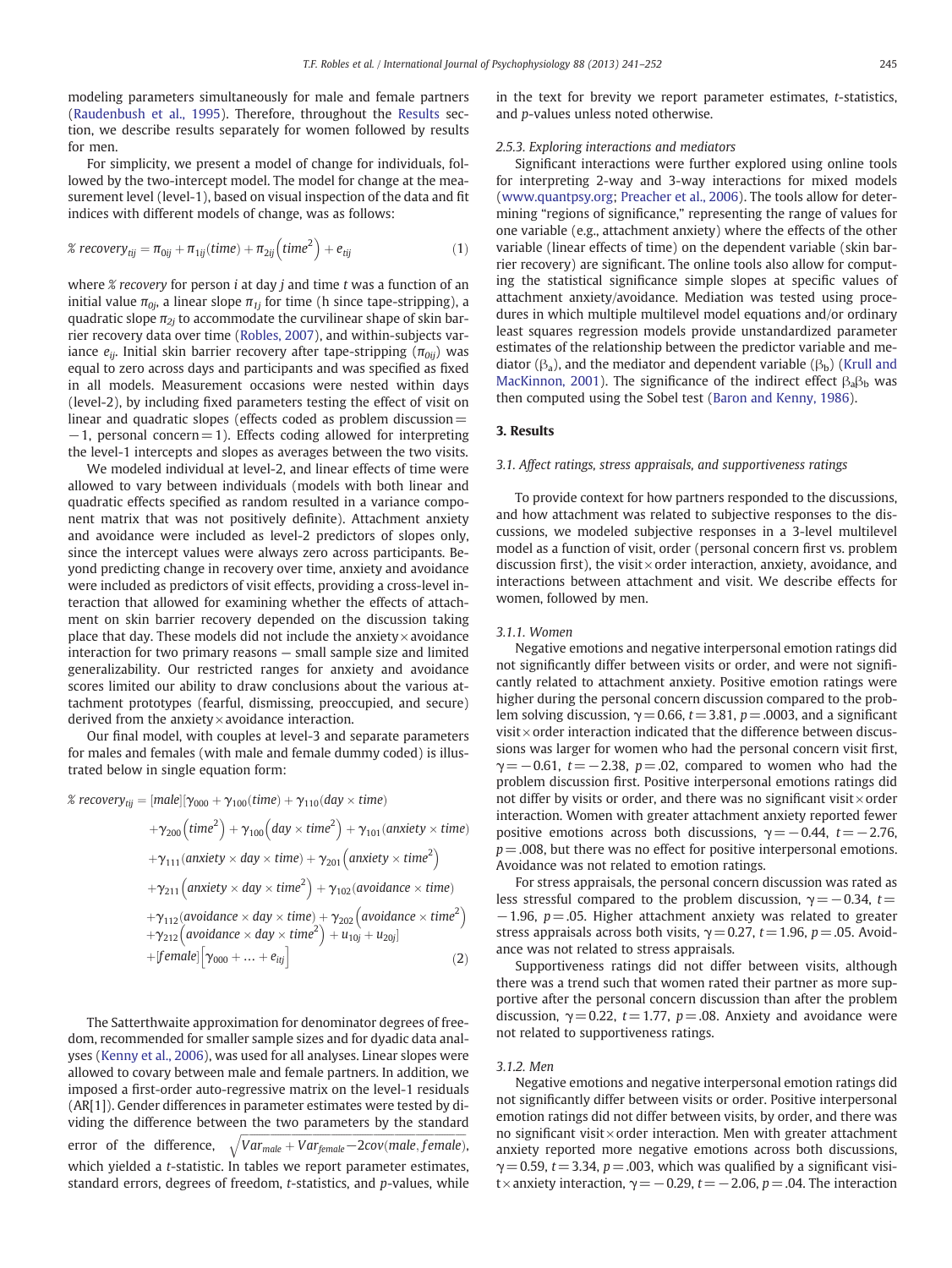#### Table 1

Parameter estimates predicting change in skin barrier recovery.

| Parameters                                | Women    | Men       |       |         |                          |          | Gender difference |      |         |                          |                          |
|-------------------------------------------|----------|-----------|-------|---------|--------------------------|----------|-------------------|------|---------|--------------------------|--------------------------|
|                                           | Estimate | <b>SE</b> | df    | ι       | p                        | Estimate | <b>SE</b>         | df   |         | p                        | p                        |
| Fixed effects                             |          |           |       |         |                          |          |                   |      |         |                          |                          |
| Intercept, $\gamma_{000}$                 | $-0.002$ | 0.02      | 326   | $-0.08$ | $\overline{\phantom{a}}$ | 0.002    | 0.02              | 320  | 0.10    | $\overline{\phantom{m}}$ |                          |
| Time, $\gamma_{100}$                      | 0.53     | 0.04      | 340   | 12.11   | < 0.0001                 | 0.50     | 0.04              | 354  | 11.24   | < 0001                   | $\overline{\phantom{0}}$ |
| Visit, $\gamma_{110}$                     | 0.03     | 0.04      | 419   | 0.85    | -                        | 0.04     | 0.04              | 422  | 0.96    | -                        | ۰                        |
| Time <sup>2</sup> , $\gamma_{200}$        | $-0.15$  | 0.02      | 405   | $-7.52$ | < 0001                   | $-0.14$  | 0.02              | 397  | $-6.69$ | < 0001                   | $\overline{\phantom{a}}$ |
| Visit, $\gamma_{210}$                     | $-0.02$  | 0.02      | 421   | $-0.82$ | $\overline{\phantom{0}}$ | $-0.02$  | 0.02              | 410  | $-0.79$ | -                        | ۰                        |
|                                           | Estimate | <b>SE</b> | z     | p       |                          | Estimate | <b>SE</b>         | Z    | p       |                          |                          |
| Variances/covariances                     |          |           |       |         |                          |          |                   |      |         |                          |                          |
| Time                                      | 0.007    | 0.003     | 2.76  | .003    |                          | 0.005    | 0.002             | 2.55 | 0.005   |                          |                          |
| Between partners covariance               | 0.05     | 0.26      | 0.19  | ns      |                          |          |                   |      |         |                          |                          |
| Between measures AR(1) covariance         | 0.35     | 0.05      | 7.78  | < 0001  |                          |          |                   |      |         |                          |                          |
| Within-subject variance, e <sub>iti</sub> | 0.03     | 0.003     | 12.51 | < 0001  |                          |          |                   |      |         |                          |                          |

Note. Visit was effects coded, personal concern=1, problem discussion= $-1$ . AR(1) = first-order autoregressive. Only p-values<10 shown. N=33 couples.

indicated that the relationship between anxiety and negative emotions was larger during the problem discussion visit compared to the personal concern visit, with a similar pattern for negative interpersonal emotions (data not shown). Anxiety was not significantly related to positive emotions or positive interpersonal emotions, and avoidance was not related to positive emotions or positive interpersonal emotions.

The personal concern discussion was rated as less stressful than the problem discussion,  $\gamma =$  − 0.44, t = −2.41, p = .02. Higher attachment anxiety was related to greater stress appraisals across both discussions,  $\gamma = 0.69$ ,  $t = 2.80$ ,  $p = .008$ . Avoidance was not related to stress appraisals.

Supportiveness ratings did not differ between visits. Men who were higher in attachment anxiety rated their partners as less supportive during both visits,  $\gamma = -0.43$ ,  $t = -2.69$ ,  $p = .01$ . There was no association between avoidance and supportiveness ratings.

## 3.1.3. Gender differences in the relationship between attachment and subjective responses

These analyses focused on attachment anxiety only, as there were no relationships between avoidance and subjective responses. We found gender differences in the relationship between attachment anxiety and negative emotions that approached significance  $(t = 2.01,$  $p = .05$ ), in the direction of significant effects for men but not women (as described above).

#### 3.2. Modeling change in skin barrier recovery

Parameter estimates describing change in skin barrier recovery during each visit, as described in Eq. [\(1\)](#page-4-0), are shown in Table 1. As expected, skin barrier recovery increased over time with some slowing in the rate of recovery during the course of each session. Recovery rates were similar between women and men, and did not differ by visit, as indicated by the non-significant effects of the problem discussion dummy code on linear or quadratic slopes. Linear slopes showed significant between-couple differences, and linear slopes were not correlated between members of the couple.

Changes in TEWL during the visits may be due to changes in the moisture level of the skin in general, unrelated to skin barrier recovery at the disrupted site. The undisturbed control site provides measurements of changes in TEWL in non-disrupted skin, and we found no significant change in TEWL at the control site during either visit, and no differences in TEWL between visits (data not shown). Thus, the changes in skin barrier recovery at the disrupted site were primarily due to the actual process of skin barrier recovery, rather than changes in skin hydration during the session, such as those produced by sweating.

#### 3.2.1. Effects of attachment on skin barrier recovery

We found significant effects of attachment anxiety and avoidance on skin barrier recovery, and significant gender differences in the effects of attachment on skin barrier recovery. Parameter estimates based on Eq. [\(2\),](#page-4-0) as well as tests of gender differences in those parameter estimates are shown in [Table 2](#page-6-0). On average, skin barrier recovery increased by roughly 50% per hour of time, with a decrease of roughly 15% per hour of time<sup>2</sup> which contributed to the curvilinear pattern of change. Across all models described below, the overall pattern was increasing recovery over time. [Figs. 2 and 3](#page-6-0) show predicted skin barrier recovery values based on the model in Eq. [\(2\),](#page-4-0) with lines representing $\pm$ 1 SD relative to the mean for attachment anxiety or avoidance. We first describe results for women, followed by men.

3.2.1.1. Women. Greater attachment anxiety was related to faster skin barrier recovery across the two visits, shown in [Fig. 2A](#page-6-0). Using the online tool at [www.quantpsy.org,](http://www.quantpsy.org) further exploration of the anxiety $\times$ time and time<sup>2</sup> interaction indicated that the effect of time and  $time<sup>2</sup>$  was significant across the entire range of observed anxiety scores. Thus, greater attachment anxiety was related to larger increases in skin barrier recovery with each hr of time, with women scoring 1 SD above the mean for anxiety showing 14.7% greater skin barrier recovery 2 h after tape-stripping compared to women scoring 1 SD below the mean<sup>1</sup>. In addition, greater attachment avoidance was related to slower skin barrier recovery across the two visits, shown in [Fig. 2](#page-6-0)B. Women scoring 1 SD below the mean for avoidance showed 27.5% greater skin barrier recovery 2 h after tape-stripping compared to women scoring 1 SD above the mean. Further exploration of the avoidance  $\times$  time and time<sup>2</sup> interactions indicated that the effect of time and time<sup>2</sup> was significant across the entire range of observed avoidance scores, with greater avoidance associated with smaller increases in skin barrier recovery with each hr of time.

3.2.1.2. Men. There were no significant effects of attachment on skin barrier recovery across the two visits. Instead, there was a significant effect of anxiety in predicting change in skin barrier recovery that

<sup>1</sup> For comparison, in [Robles \(2007\)](#page-11-0), young adults who were randomly assigned to go through a non-stressful reading task showed 25.6% greater skin barrier recovery 2 h after tape-stripping compared to individuals assigned to perform the Trier Social Stress Test.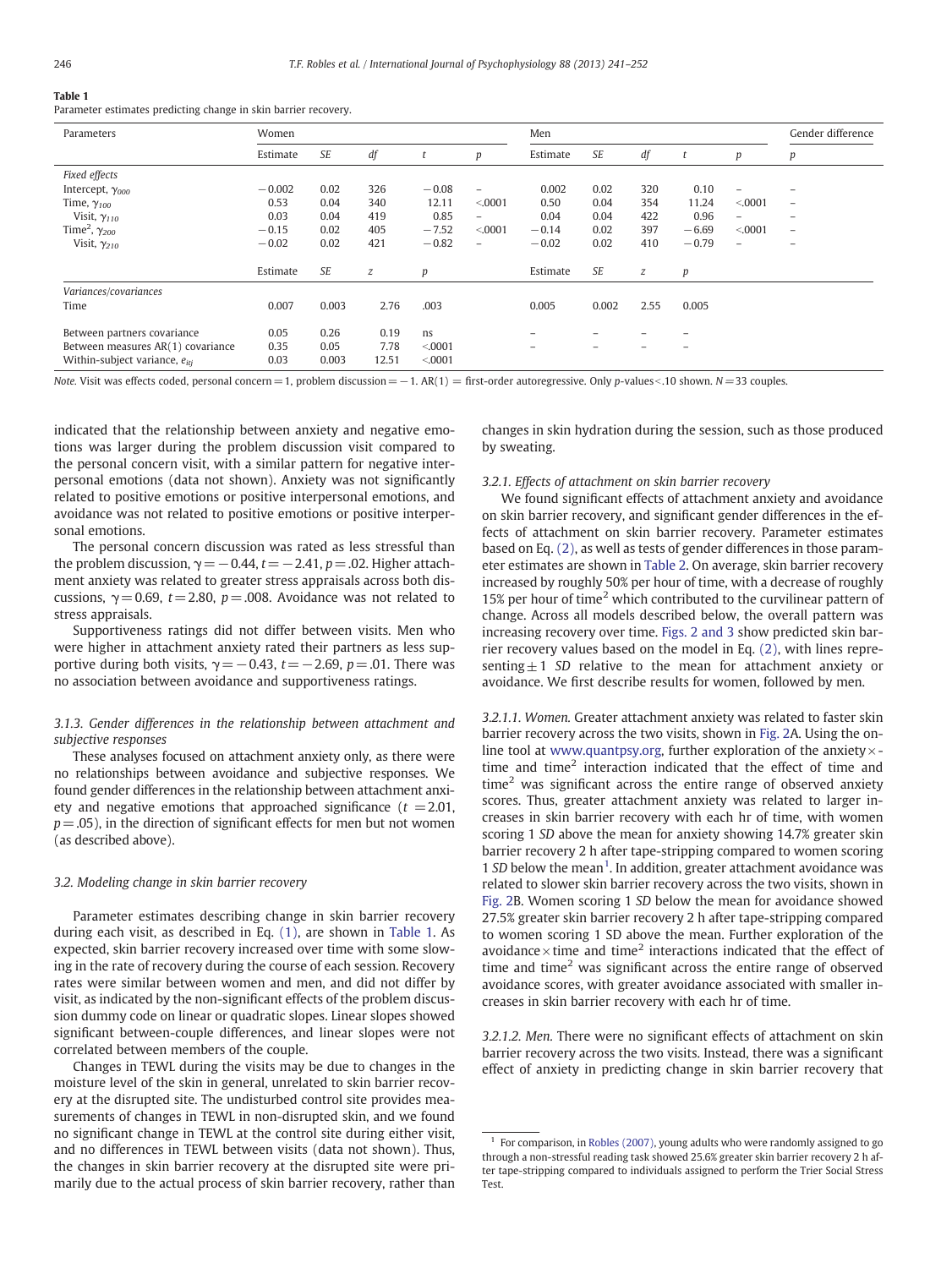#### <span id="page-6-0"></span>Table 2

Parameter estimates predicting change in skin barrier recovery from attachment.

| Parameters                                | Women    | Men   | Gender difference |                          |                          |          |       |                  |         |                          |                          |
|-------------------------------------------|----------|-------|-------------------|--------------------------|--------------------------|----------|-------|------------------|---------|--------------------------|--------------------------|
|                                           | Estimate | SE    | df                | t                        | p                        | Estimate | SE    | df               | t       | p                        | p                        |
| Fixed effects                             |          |       |                   |                          |                          |          |       |                  |         |                          |                          |
| Intercept, $\gamma_{000}$                 | 0.0006   | 0.02  | 306               | 0.02                     | $\qquad \qquad -$        | 0.002    | 0.02  | 301              | 0.07    | $\overline{a}$           | $\qquad \qquad -$        |
| Time, $\gamma_{100}$                      | 0.55     | 0.04  | 320               | 12.24                    | < 0001                   | 0.49     | 0.05  | 329              | 10.70   | < 0001                   | $\qquad \qquad -$        |
| Anxiety, $\gamma_{101}$                   | 0.13     | 0.04  | 324               | 3.47                     | .0006                    | $-0.11$  | 0.06  | 337              | $-1.90$ | .06                      | .0006                    |
| Avoidance, $\gamma_{102}$                 | $-0.95$  | 0.04  | 328               | $-2.17$                  | .03                      | 0.08     | 0.06  | 378              | 1.36    | $\qquad \qquad -$        | .02                      |
| Time <sup>2</sup> , $\gamma_{200}$        | $-0.15$  | 0.02  | 373               | $-7.76$                  | < 0001                   | $-0.14$  | 0.02  | 366              | $-6.50$ | < 0001                   | $\qquad \qquad -$        |
| Anxiety, $\gamma_{201}$                   | $-0.06$  | 0.02  | 390               | $-3.28$                  | .001                     | 0.05     | 0.03  | 380              | 1.88    | .06                      | .0009                    |
| Avoidance, $\gamma_{202}$                 | 0.03     | 0.02  | 394               | 1.57                     | $\overline{a}$           | $-0.04$  | 0.03  | 372              | $-1.35$ | $\overline{\phantom{m}}$ | .04                      |
| Effects of visit                          |          |       |                   |                          |                          |          |       |                  |         |                          |                          |
| Time, $\gamma_{110}$                      | 0.03     | 0.04  | 384               | 0.87                     | $\qquad \qquad -$        | 0.04     | 0.04  | 389              | 0.92    | $\overline{\phantom{a}}$ | $\qquad \qquad -$        |
| Anxiety, $\gamma_{111}$                   | 0.0095   | 0.04  | 385               | 0.27                     | $\qquad \qquad -$        | $-0.14$  | 0.05  | 381              | $-2.52$ | .01                      | .02                      |
| Avoidance, $\gamma_{112}$                 | $-0.06$  | 0.04  | 383               | $-1.52$                  | $\qquad \qquad -$        | 0.06     | 0.05  | 390              | 1.17    | $\overline{\phantom{0}}$ | .06                      |
| Time <sup>2</sup> , $\gamma_{210}$        | $-0.02$  | 0.02  | 378               | $-0.91$                  | $\overline{\phantom{a}}$ | 0.02     | 0.02  | 373              | 0.70    | $\overline{\phantom{0}}$ | $\overline{a}$           |
| Anxiety, $\gamma_{211}$                   | 0.0095   | 0.02  | 385               | 0.55                     | $\qquad \qquad -$        | 0.05     | 0.03  | 374              | 1.90    | .06                      | $\qquad \qquad -$        |
| Avoidance, $\gamma_{212}$                 | 0.02     | 0.02  | 387               | 1.12                     | $\qquad \qquad -$        | $-0.02$  | 0.03  | 368              | $-0.74$ | $\overline{\phantom{0}}$ | $\overline{\phantom{m}}$ |
|                                           | Estimate | SE    | $\boldsymbol{z}$  | p                        |                          | Estimate | SE    | $\boldsymbol{z}$ | p       |                          |                          |
| Variances/covariances                     |          |       |                   |                          |                          |          |       |                  |         |                          |                          |
| Time                                      | 0.007    | 0.003 | 2.60              | .005                     |                          | 0.005    | 0.002 | 2.37             | .009    |                          |                          |
| Between partners covariance               | $-0.09$  | 0.28  | $-0.35$           | $\overline{\phantom{a}}$ |                          |          |       |                  |         |                          |                          |
| $AR(1)$ covariance                        | 0.34     | 0.05  | 7.12              | < 0001                   |                          |          |       |                  |         |                          |                          |
| Within-subject variance, e <sub>iti</sub> | 0.03     | 0.003 | 12.13             | < 0001                   |                          |          |       |                  |         |                          |                          |

Note. Visit was effects coded, personal concern = 1, problem discussion = −1. AR(1) = first-order autoregressive. Only p-values<.10 shown. N=33 couples.

was different between the two visits. To further explore the interaction, we computed simple slopes for time for attachment anxiety scores  $\pm$  1 SD from the mean, for the personal concern and problem discussion visits separately. During the personal concern visit, the simple slope for time differed at  $-1$  and  $+1$  SD from the mean for anxiety ( $\gamma = 0.78$ ,  $SE = 0.11$  vs.  $\gamma = 0.28$ ,  $SE = 0.10$ , respectively), while during the problem solving visit the simple slope for time was similar at  $-1$  and  $+1$  SD from the mean ( $\gamma = 0.43$ , SE = 0.011 vs.  $\gamma = 0.48$ , SE = 0.10, respectively). Mirroring these results, conducting separate models for each visit showed that greater anxiety was related to smaller slopes for time, and thus slower skin barrier recovery, during the personal concern visit ( $\gamma = -0.23$ ,  $t = -4.41$ ,  $p<$ . 0001) while there was no significant effect of anxiety on linear time slope during the problem discussion visit ( $\gamma = 0.03$ ,  $t = 0.41$ , ns). At 2 h after tape-stripping, men scoring 1 SD below the mean for anxiety showed 45% greater skin barrier recovery compared to men scoring 1 SD above the mean.

3.2.2. Attachment and TEWL in non-disrupted skin

The effects of attachment on skin barrier recovery could be due to effects of attachment on TEWL in non-disrupted skin. For example, individuals with greater anxiety or avoidance may show an increase in sweating during the course of the session, which would register as increased moisture loss and contribute to lower estimates of skin barrier recovery (since greater moisture loss reflects slower recovery at a wounded site). In subsequent analyses, we controlled for TEWL at the control site to determine if changes in TEWL in non-disrupted skin explained relationships between attachment and skin barrier recovery, shown in [Table 3](#page-8-0). For women, greater anxiety continued to predict faster skin barrier recovery across both visits, linear =  $-0.15$ ,  $t=3.47$ ,  $p=.0006$ , quadratic = −0.05,  $t=-3.24$ ,  $p=.001$ ; and greater avoidance continued to predict slower skin barrier recovery across both visits. For men, the previously trend-level effect of anxiety on skin barrier recovery across both visits became significant, qualified by a significant anxiety $\times$ time interaction, which was in the same direction as shown in



Fig. 2. A-B. Predicted skin barrier recovery averaged across visits, as a function of anxiety and avoidance in women. Thick lines represent individuals scoring + 1 SD from the mean, thin lines represent individuals scoring  $-1$  SD from the mean.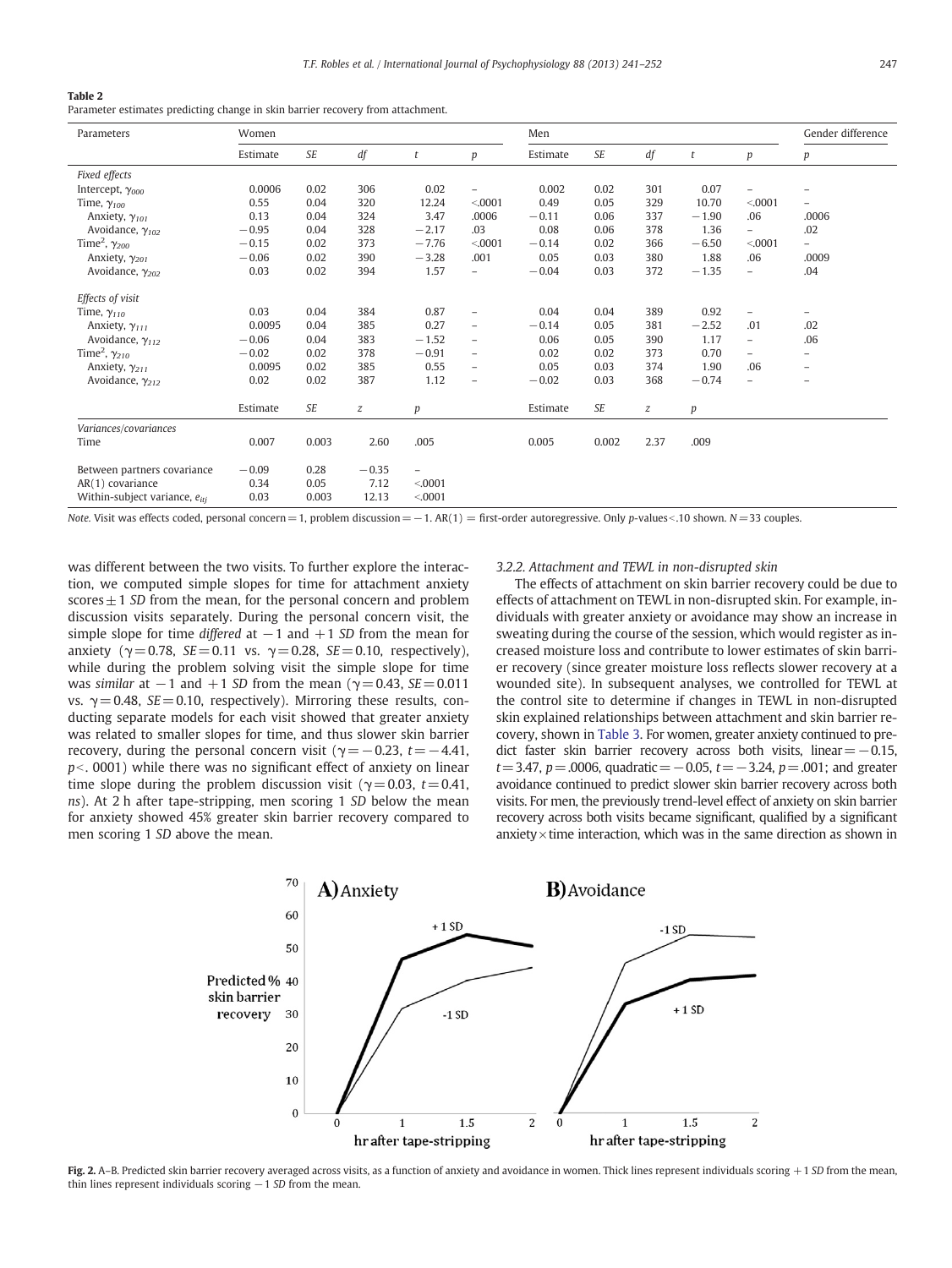

Fig. 3. Skin barrier recovery during the personal concern visit, as a function of anxiety in men. Thick lines represent individuals scoring  $+1$  SD from the mean, thin lines represent individuals scoring  $-1$  SD from the mean.

[Table 2](#page-6-0). Thus, the same pattern of effects held even after controlling for TEWL at the control site.

# 3.3. Testing potential mediators

#### 3.3.1. Women

We next examined whether cortisol changes in response to the discussion (cortisol  $AUCg$ )<sup>2</sup> predicted skin barrier recovery, substituting cortisol AUCg as the only predictor of slopes in Eq. [\(2\)](#page-4-0). Cortisol levels did not predict skin barrier recovery across visits, and the relationship between cortisol levels and skin barrier recovery within each visit was not significant.

Then, we tested whether subjective experience during the discussion mediated the effects of attachment on skin barrier recovery. For the effect of attachment anxiety on skin barrier recovery, positive emotions and stress appraisals were candidate mediators. Although greater positive emotion ratings were related to smaller linear time slope across both visits ( $\gamma = -0.08$ ,  $t = -2.19$ ,  $p = .03$ ), and thus to slower skin barrier recovery, the estimate of the indirect effect was not significant,  $\beta_a \beta_b = 0.02$ ,  $t = 1.09$ ,  $p = .27$ . Attachment anxiety remained a significant predictor of skin barrier recovery ( $\gamma = 0.08$ ,  $t= 2.12$ ,  $p=.03$ ), while positive emotion ratings during the visits were no longer significant predictors of recovery. Thus, positive emotions did not explain the relationship between anxiety and recovery. Higher stress appraisals were also not significantly related to skin barrier recovery and were not explored further as a potential mediator of the effect of women's anxiety.

#### 3.3.2. Men

Cortisol levels during the visits did not predict skin barrier recovery averaged across visits. Instead, there was a trend-level interaction of cortisol×time×visit,  $\gamma = -0.07$ ,  $t = -1.81$ ,  $p = .07$ . To explore this interaction further, we modeled the effects of cortisol on skin barrier recovery for each visit separately. Cortisol levels during the problem discussion visit were not significantly related to skin barrier recovery. However, greater cortisol levels during the personal concern visit predicted slower skin barrier recovery,  $\gamma = -0.14$ ,  $t = -3.32$ ,  $p = .001$ ,  $\gamma = 0.06$ ,  $t = 3.05$ ,  $p = .003$ . Given that attachment anxiety during the personal concern visit was related to slower skin barrier recovery,

and having established that the potential mediator (total salivary cortisol production during the personal concern discussion visit) was related to skin barrier recovery, we conducted additional analyses to determine whether the effect of attachment anxiety was explained by salivary cortisol production. Greater attachment anxiety was marginally related to greater total cortisol production during the personal concern discussion visit, in the expected direction, unstandardized  $β= 0.06$ ,  $SE = 0.03$ ,  $t = 1.75$ ,  $p = .09$  (standardized  $β = .31$ ), which was used to compute an indirect effect  $\beta_a \beta_b = -0.0005$  $(SE = 0.005)$ ,  $t = -1.31$ ,  $p = .19$ . Taken together, salivary cortisol production did not significantly mediate the relationship between attachment anxiety and skin barrier recovery in men during the personal concern visit, which was further evident by the fact that the coefficient for the effect of anxiety on the linear time slope remained significant ( $γ = −0.12$ ,  $t = 2.48$ ,  $p < 01$ ).

Regarding subjective responses, for the effect of anxiety on skin barrier recovery during the personal concern discussion, negative emotions, including negative interpersonal emotions, were candidate mediators. In addition, given that greater men's anxiety was related to lower ratings of supportiveness and higher stress appraisal ratings across both visits, they were also tested as potential mediators. For men's anxiety, negative emotions (including negative interpersonal emotions), perceptions of supportiveness, and stress appraisals were not significantly related to skin barrier recovery during the personal concern discussion and were not explored further as potential mediators. Thus, we found no evidence that subjective experience mediated the effects of attachment on skin barrier recovery.

#### 4. Discussion

In this study, we demonstrated that individual differences in the attachment system are related to the skin's ability to heal. This work adds to the larger literature on stress and the skin by suggesting associations between individual differences in trait characteristics and the skin's ability to heal during stressors [\(Robles et al., 2009](#page-11-0)). Contrary to our predictions, skin barrier recovery did not differ between the personal concern and problem solving discussions. However, consistent with our predictions, greater attachment avoidance among women was related to slower recovery across discussions, and greater attachment anxiety among men was related to slower recovery during the personal concern discussion. Unexpectedly, for women greater attachment anxiety predicted faster skin barrier recovery across both discussions. Importantly, the pattern of results held after controlling for control site TEWL, suggesting that our results were not confounded by systemic changes in TEWL during the course of the session. Our findings were also observed in a relatively young, healthy sample of satisfied dating couples, and the magnitude of differences in recovery between individuals scoring  $\pm$  1 SD from the mean for anxiety/avoidance was similar to differences in magnitude when exposed to an acute laboratory stressor ([Robles, 2007](#page-11-0)).

We found no differences in skin barrier recovery between the personal concern and problem discussion visits. In previous work, blister wound healing was slower following a problem discussion compared to a personal concern discussion [\(Kiecolt-Glaser et al.,](#page-10-0) [2005\)](#page-10-0). Thus, we initially expected the problem discussion to act in a similar manner as an acute stressor, delaying skin barrier recovery, compared to the personal concern discussion. At the same time, we note that our sample consisted of young couples dating for a relatively short period of time compared to married couples in the [Kiecolt-Glaser et al. \(2005\)](#page-10-0) study, who were married an average of 12.6 years. Therefore, the problems under discussion in marital interaction studies may reflect larger, more chronic problems in the relationship ([Robles and Kiecolt-Glaser, 2003](#page-11-0)), and thus the marital discussions may have been more aversive compared to our dating couples, who had a considerably shorter relationship history. Wound type may also play a role; the more severe blister wounds,

<sup>&</sup>lt;sup>2</sup> Cortisol AUCg did not differ between men and women ( $F<1$ ). The mean log AUCg for men was 2.72 ( $SE = 0.03$ ) and the mean log AUCg for women was 2.71 ( $SE = 0.03$ ). There was a trend for greater cortisol AUCg during the problem discussion task (mean log  $AUCg = 2.74$ ,  $SE = 0.02$ ) compared to the personal concern task (mean log AUCg = 2.69, SE = 0.02),  $F(1,31) = 3.17$ ,  $p = .09$ .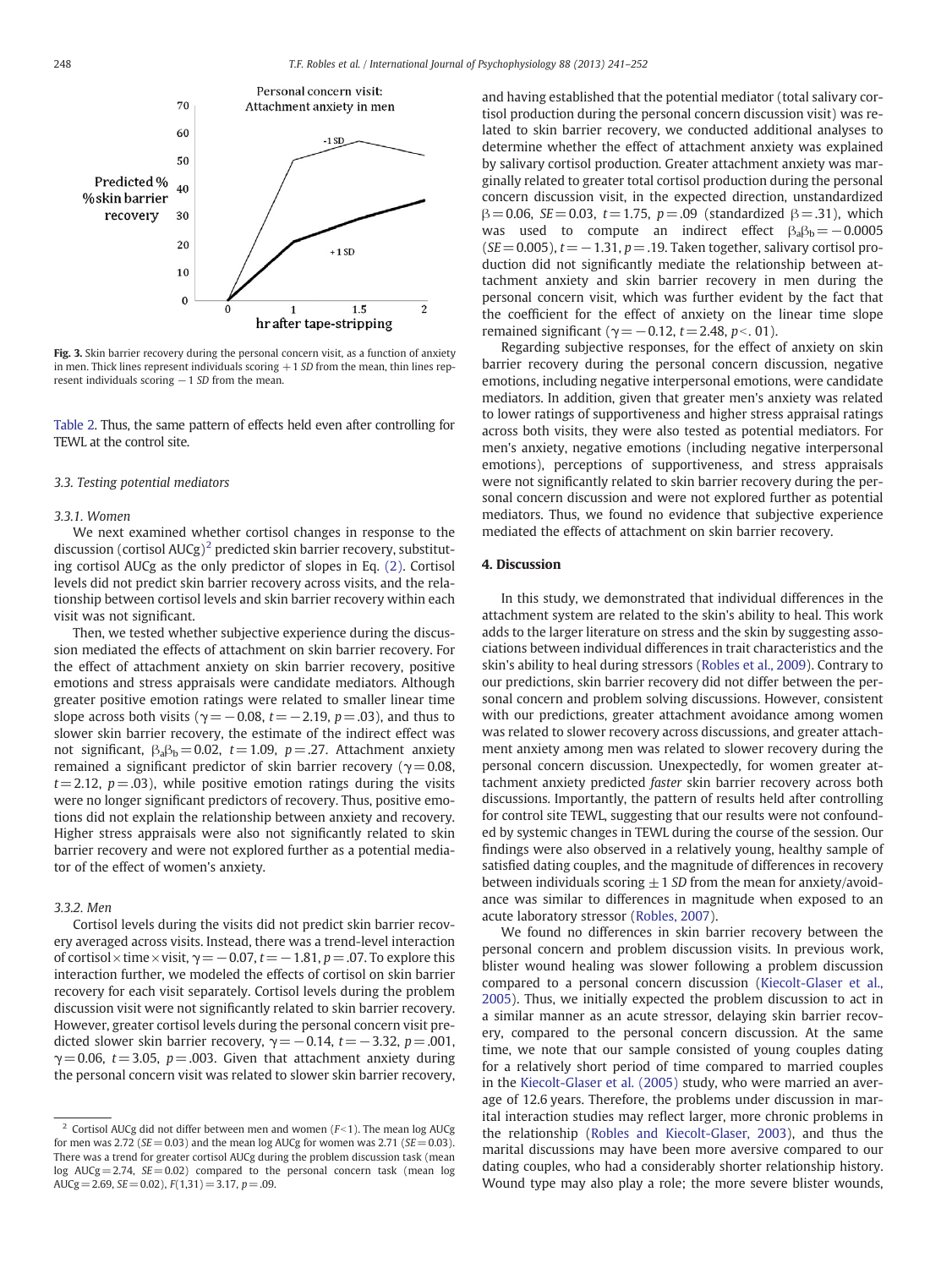#### <span id="page-8-0"></span>Table 3

Parameter estimates predicting change in skin barrier recovery from attachment, controlling for control site TEWL.

| Parameters                                | Women    | Men   | Gender difference |                          |                          |          |       |                  |         |                          |                          |
|-------------------------------------------|----------|-------|-------------------|--------------------------|--------------------------|----------|-------|------------------|---------|--------------------------|--------------------------|
|                                           | Estimate | SE    | df                | t                        | p                        | Estimate | SE    | df               | t       | p                        | p                        |
| Fixed effects                             |          |       |                   |                          |                          |          |       |                  |         |                          |                          |
| Intercept, $\gamma_{000}$                 | 0.008    | 0.02  | 259               | 0.42                     | $\overline{\phantom{a}}$ | 0.02     | 0.02  | 255              | 0.75    |                          | $\qquad \qquad -$        |
| Control site TEWL, Y010                   | $-0.12$  | 0.01  | 376               | $-12.11$                 | < 0001                   | $-0.09$  | 0.01  | 376              | $-7.20$ | < 0001                   | .04                      |
| Time, $\gamma_{100}$                      | 0.52     | 0.04  | 278               | 14.07                    | < 0001                   | .046     | 0.04  | 303              | 12.30   | < 0001                   | $\overline{\phantom{0}}$ |
| Anxiety, γ <sub>101</sub>                 | 0.11     | 0.03  | 280               | 3.47                     | .0006                    | $-0.10$  | 0.05  | 310              | $-2.08$ | .04                      | .0003                    |
| Avoidance, $\gamma_{102}$                 | $-0.08$  | 0.04  | 288               | $-2.22$                  | .03                      | 0.06     | 0.05  | 352              | 1.27    | $\qquad \qquad -$        | .02                      |
| Time <sup>2</sup> , $\gamma_{200}$        | $-0.15$  | 0.02  | 355               | $-9.19$                  | < 0001                   | $-0.13$  | 0.02  | 348              | $-7.41$ | < 0001                   | $\overline{\phantom{0}}$ |
| Anxiety, γ <sub>201</sub>                 | $-0.05$  | 0.01  | 367               | $-3.24$                  | .001                     | 0.05     | 0.02  | 352              | 2.23    | .03                      | .0003                    |
| Avoidance, $\gamma_{202}$                 | 0.03     | 0.02  | 370               | 1.65                     | .10                      | $-0.03$  | 0.02  | 346              | $-1.20$ | $\overline{\phantom{0}}$ | .05                      |
| Effects of visit                          |          |       |                   |                          |                          |          |       |                  |         |                          |                          |
| Time, $\gamma_{110}$                      | 0.02     | 0.03  | 382               | 0.51                     | $\overline{\phantom{m}}$ | 0.03     | 0.03  | 378              | 0.97    | $\overline{\phantom{0}}$ |                          |
| Anxiety, $\gamma_{111}$                   | $-0.02$  | 0.03  | 380               | $-0.62$                  | $\overline{\phantom{a}}$ | $-0.12$  | 0.05  | 376              | $-2.64$ | .009                     | .06                      |
| Avoidance, $\gamma_{112}$                 | 0.0003   | 0.03  | 380               | 0.08                     | $\overline{\phantom{m}}$ | 0.00098  | 0.04  | 382              | 0.02    | L.                       | $\overline{\phantom{0}}$ |
| Time <sup>2</sup> , $\gamma_{210}$        | $-0.009$ | 0.02  | 373               | $-0.60$                  | $\overline{\phantom{a}}$ | $-0.01$  | 0.02  | 352              | $-0.63$ | $\qquad \qquad -$        | $\overline{\phantom{0}}$ |
| Anxiety, $\gamma_{211}$                   | 0.02     | 0.01  | 368               | 1.44                     | $\overline{\phantom{m}}$ | 0.04     | 0.02  | 353              | 1.83    | .07                      | $\overline{\phantom{0}}$ |
| Avoidance, $\gamma_{212}$                 | $-0.006$ | 0.02  | 371               | $-0.36$                  | $\overline{\phantom{a}}$ | 0.002    | 0.02  | 347              | 0.08    | $\overline{\phantom{0}}$ | $\overline{\phantom{a}}$ |
|                                           | Estimate | SE    | z                 | p                        |                          | Estimate | SE    | $\boldsymbol{z}$ | p       |                          |                          |
| Variances/covariances                     |          |       |                   |                          |                          |          |       |                  |         |                          |                          |
| Time                                      | 0.006    | 0.002 | 2.68              | .004                     |                          | 0.004    | 0.002 | 2.51             | .006    |                          |                          |
| Between partners covariance               | $-0.04$  | 0.27  | $-0.14$           | $\overline{\phantom{a}}$ |                          | -        |       |                  |         |                          |                          |
| $AR(1)$ covariance                        | 0.44     | 0.05  | 9.20              | < 0001                   |                          | -        |       |                  |         |                          |                          |
| Within-subject variance, e <sub>iti</sub> | 0.03     | 0.002 | 11.12             | < 0001                   |                          | -        |       |                  |         |                          |                          |

Note. Visit was effects coded, personal concern= 1, problem discussion=  $-1$ . AR(1) = first-order autoregressive. Only p-values<.10 shown. N=33 couples.

with considerably more involvement by the immune system, may be more sensitive to psychosocial factors compared to the tapestripping wounds in this study.

Despite similar rates of skin barrier recovery across visits, greater attachment avoidance in women was related to slower skin barrier recovery across both visits. Individuals with high attachment avoidance are less comfortable with closeness and rely less upon others for support [\(Collins and Feeney, 2000](#page-10-0)). Moreover, such individuals regulate emotion by distancing themselves from others [\(Mikulincer](#page-10-0) [et al., 1993\)](#page-10-0). The laboratory setting in which couples spend 3–4 h in each other's presence prevents physical distancing, making it difficult for high avoidant women to escape, particularly during the discussions. Thus, one explanation for why high avoidance in women was related to slower skin barrier recovery across both discussions is that the inescapable settings were experienced as unpleasant, threatening, or aversive. However, we did not find evidence that discussionrelated HPA activity explained avoidance-related delays in skin barrier recovery. In addition, high avoidance in women was not related to elevated negative emotions or stress appraisals, though other studies suggest that high avoidant individuals may have poor recognition of physiological signs of distress or anger, and thus may underreport their distress [\(Diamond et al., 2006; Mikulincer, 1998](#page-10-0)). Finally, other potential unmeasured mechanisms may explain such relationships, such as sympathetic activity. Notably, greater anxiety and/or avoidance are related to elevated sympathetic activity; including elevated skin conductance levels during problem-solving discussions with a romantic partner [\(Roisman, 2007](#page-11-0)) and laboratory stressors [\(Diamond et al., 2006](#page-10-0)), and increased sympathetic activity in the skin is associated with delayed wound healing in animal models [\(Souza et al., 2005\)](#page-11-0).

Among men, we found an effect of anxiety on skin barrier recovery during the personal concern discussion, which was designed to elicit support from one's partner. High attachment anxiety is related to less satisfaction with support ([Collins and Feeney, 2004\)](#page-10-0), which was consistent with our findings for supportiveness ratings by men. Discussions involving emotional and informational support may be more threatening to men with high anxiety because inadequate support provision may be construed as evidence of their partner's general

lack of concern and care for their well-being ([Kane et al., 2012;](#page-10-0) [Murray et al., 2006](#page-10-0)). At the same time, supportiveness ratings did not explain the relationship between anxiety and skin barrier recovery for men. While problem solving discussions are usually associated with increased physiological stress responses among married couples, in dating couples, problem solving may be an opportunity to increase closeness, which may explain why no relationships between attachment anxiety and skin barrier recovery were observed among men during the problem discussion day.

Unexpectedly, greater anxiety among women predicted faster skin barrier recovery across both discussions. Greater attachment insecurity is generally related to elevated reactivity in the neuroendocrine mechanisms that may mediate skin barrier recovery. Thus, how might greater reactivity predict faster recovery? We previously observed that greater systolic blood pressure increases to an acute stressor, indicative of greater sympathetic reactivity, predicted faster skin barrier recovery ([Robles, 2007\)](#page-11-0). In addition, skin barrier recovery is directly mediated by immune mechanisms, such as increases in localized inflammatory mediators in the skin following skin barrier disruption. While stress is broadly viewed as suppressing the immune system, a sizeable literature in animals, and to a lesser degree in humans, shows that acute stressors, particularly over a short-term period of minutes to hours, can enhance immune function, particularly in the skin [\(Dhabhar, 2009](#page-10-0)). For example, briefly restraining mice for 2.5 h increased inflammation in skin induced by exposure to a skin irritant [\(Viswanathan et](#page-11-0) [al., 2005](#page-11-0)). In addition, the immune-enhancing effects of acute stressors are mediated by the same HPA and autonomic changes that are traditionally viewed as contributing to immune suppression ([Dhabhar,](#page-10-0) 2009).

Moreover, animal research on social interactions and inflammation suggests that repeated experiences of social threat (e.g., defeat by an aggressive animal, or disruptions in social hierarchies) can increase HPA axis activity, and at the same time decrease glucocorticoid sensitivity in target cells, preventing the HPA axis from suppressing inflammatory responses [\(Avitsur et al., 2006\)](#page-10-0). This pattern is considered a "preparative" response that primes a rapid inflammatory response to injuries that may occur during acute stressors. Extending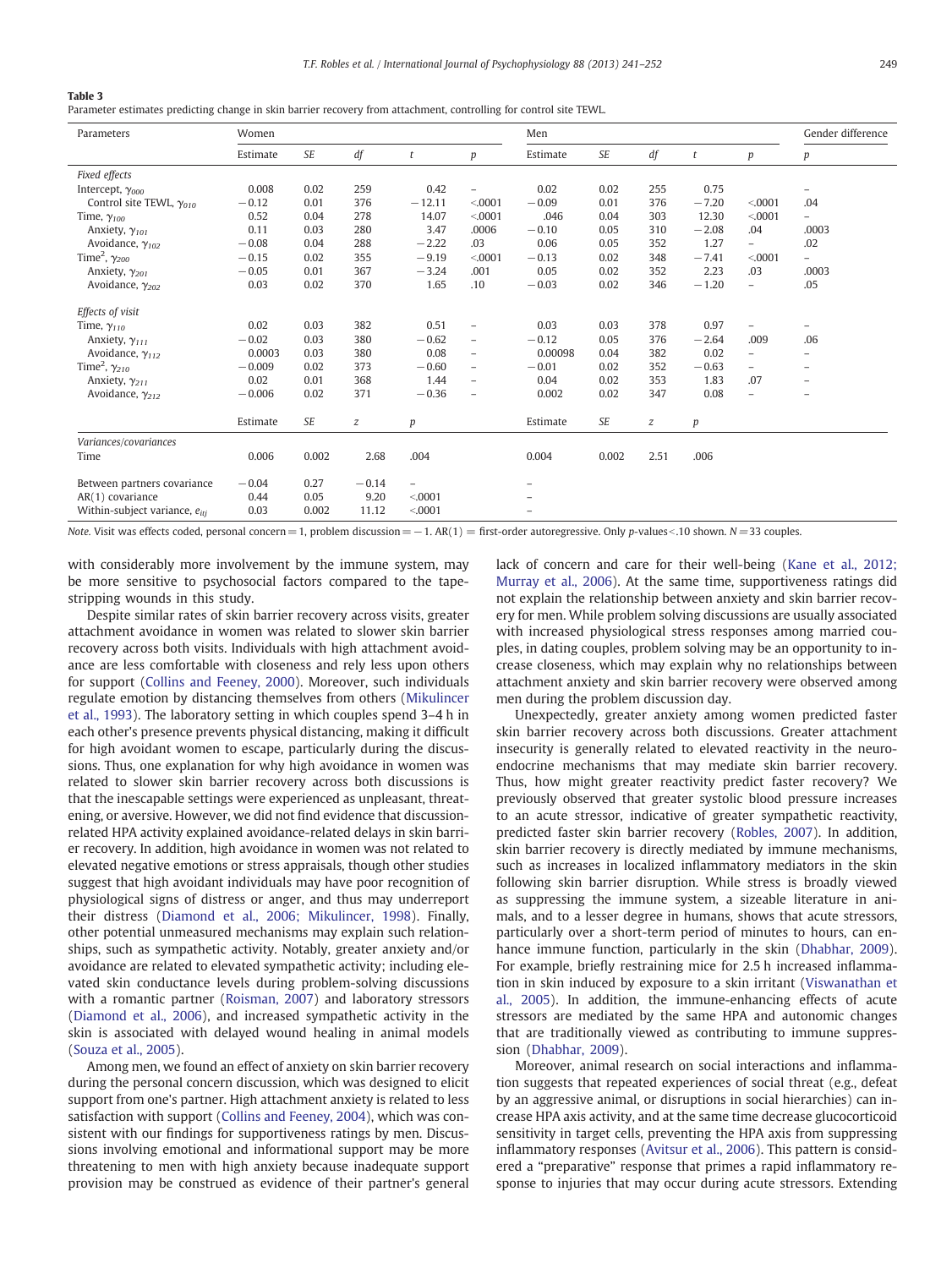this conceptualization to attachment and skin barrier recovery, faster skin barrier recovery in women with high attachment anxiety may be a preparative response to expected social injury (inadequate support or rejection from an intimate partner). We note however, that demonstrating such a "preparative" response requires demonstrating elevated HPA axis responses and/or reduced glucocorticoid sensitivity at the level of the skin in women with elevated attachment anxiety. Unfortunately, the former was not observed in previous work [\(Powers et al., 2006\)](#page-10-0), including a prior report from our current sample [\(Brooks et al., 2011\)](#page-10-0). At the same time, in chronically stressed populations, glucocorticoid insensitivity can occur even in the absence of elevated HPA activity [\(Miller et al., 2008](#page-10-0)). Glucocorticoid sensitivity can be studied in the skin ([Ebrecht et al., 2000](#page-10-0)), but has not been included in biobehavioral research.

Unlike women with high attachment anxiety, a preparative response to social threat would not be expected to operate in women with high attachment avoidance. High avoidance is associated with greater self-reliance, less need or expectation for support from others, and less comfort with intimacy. Moreover, during personal concern discussions, individuals high in avoidance tend to not seek support, minimizing the possibility of having their partners provide support [\(Collins and Feeney, 2000\)](#page-10-0). Thus, partner interactions are viewed less as a potential threat to self (a social injury, thus requiring a preparative response), but rather, as described above, an uncontrollable, inescapable stressor.

A key unanswered question raised by this study is why the relationship between attachment anxiety and skin barrier recovery was in an opposite direction for men and women. Relatively few studies have explicitly tested gender differences in the relationship between attachment anxiety and physiological responses. Greater attachment anxiety predicted greater cortisol reactivity during problem discussions in men, but not women ([Brooks et al., 2011; Powers et al.,](#page-10-0) [2006\)](#page-10-0), and greater anxiety was related to lower electrodermal reactivity to several standardized laboratory stressors in women, but not men [\(Diamond et al., 2006\)](#page-10-0). Unfortunately, existing theories have not addressed such gender differences, which is a key direction for future work. One possibility is that men and women with greater attachment anxiety subjectively experience relationship discussions in different ways. For example, in our sample men with greater attachment anxiety reported greater negative emotions following the discussions. In contrast, women with greater attachment anxiety did not report greater negative emotions, but did report lower positive emotions. Perhaps nonconscious antecedents of observed affect ratings that activate the attachment behavioral system but occur too quickly to report, such as cognitive appraisals, differed between highly anxious men and women and contributed to different downstream effects on skin barrier recovery. Another possibility, based on the literature on social support is that giving and receiving support (typically expected during personal concern discussions) may be more normative for women compared to men, due to gender differences in socialization and acculturation [\(Cross and Madson, 1997;](#page-10-0) [Helgeson, 1994](#page-10-0)). For example, socialized gender roles may lead women to be accustomed to, and more comfortable with, providing and receiving support, whereas men socialized with more traditional masculine roles may be uncomfortable with support needs and expectations. Thus, being in a position of receiving and providing support may be threatening for highly anxious men in a way that differs from highly anxious women.

This study is the first to demonstrate that elevated cortisol responses to social interactions predict slower skin barrier recovery in humans, with greater cortisol production during the personal concern visit was related to slower skin barrier recovery in men. Prior acute stress studies did not find that elevated cortisol production was significantly related to skin barrier skin barrier recovery ([Altemus](#page-10-0) [et al., 2001; Robles, 2007\)](#page-10-0). Cortisol production did not mediate the relationship between anxiety and skin barrier recovery, although this may be due to low power to detect such effects, as anxiety did show a small-moderate (though non-significant) relationship with cortisol production<sup>3</sup>.

It is not clear why the relationship between cortisol production and skin barrier recovery only emerged in the personal concern visit and not the problem discussion visit, and why such effects were only found in men and not women. One of the major challenges to studying glucocorticoids as a potential mediator of relationships between psychosocial factors and skin function is that cortisol levels circulating in saliva or blood may not reflect levels of cortisol resident in the skin, and there are no current methods for examining acute elevations of skin-resident cortisol ([Robles and Carroll, 2011](#page-11-0)). In addition, hair follicles contain all the molecular machinery necessary for synthesizing cortisol [\(Ito et al., 2005\)](#page-10-0). Thus, even if glucocorticoids have effects on skin barrier recovery, the source of those glucocorticoids, and how they are stimulated by signals coming from the brain, still remains unclear. More generally, psychological and biological mediators have not been clearly identified in research to date on skin barrier recovery in humans ([Robles and Carroll, 2011\)](#page-11-0).

The limitations of this study suggest directions for future research. We observed relationships between attachment and skin barrier recovery in a small sample of healthy, satisfied couples, where the distribution of anxiety and avoidance was skewed towards greater attachment security. Moreover, the severity and duration of problems in the relationship were minimal. Besides increasing sample size, future work should incorporate couples with a wider distribution of attachment orientations, and a wider range of relationship satisfaction and strain. In addition, we did not assess skin barrier recovery outside the context of relationship discussions, such as a baseline day, which may be useful. Thus, the degree to which attachment predicts skin barrier recovery more generally is untested. For example, might we expect similar relationships if participants came to the lab alone, and not subjected to any types of stressors? Future work should incorporate measures of mediating mechanisms at the level of the skin, such as proinflammatory cytokine levels, or transcription of genes related to skin barrier recovery and wound healing. Finally, most work on attachment and objectively assessed physical health outcomes like skin barrier recovery has been conducted in adults. Given that the attachment system begins operating and developing in infancy and early childhood with observable neuroendocrine effects [\(Gunnar and Donzella, 2002\)](#page-10-0), future work should consider examining relationships between attachment disruptions (e.g., separations, harsh rearing) and individual differences in attachment styles at early ages.

These findings provide additional evidence that relationship factors are associated with restorative processes in the largest organ in our body, the skin. Moreover, we provide the first preliminary evidence that individual differences in the attachment behavioral system are related to restorative biological processes, further expanding the realm of biological and behavioral functions of the attachment system. In addition to establishing one potential mechanism (among many) through which individual differences in the attachment system affect health, these data also support a broader need for future research to focus on factors, particularly gender-related moderators and mediators [\(Kiecolt-Glaser & Newton, 2001\)](#page-10-0), that magnify the positive and negative effects of relationships on physiology and clinically relevant health outcomes.

<sup>&</sup>lt;sup>3</sup> In a previous paper, we found that in men, greater attachment anxiety was significantly related to elevated cortisol reactivity (but not cortisol recovery) during the problem discussion ([Brooks et al., 2011\)](#page-10-0). In that study, reactivity and recovery were operationally defined as changes from baseline, and changes from peak, respectively. In the current paper, we used an integrated metric, AUCg, which may explain the trend-level associations observed in this study.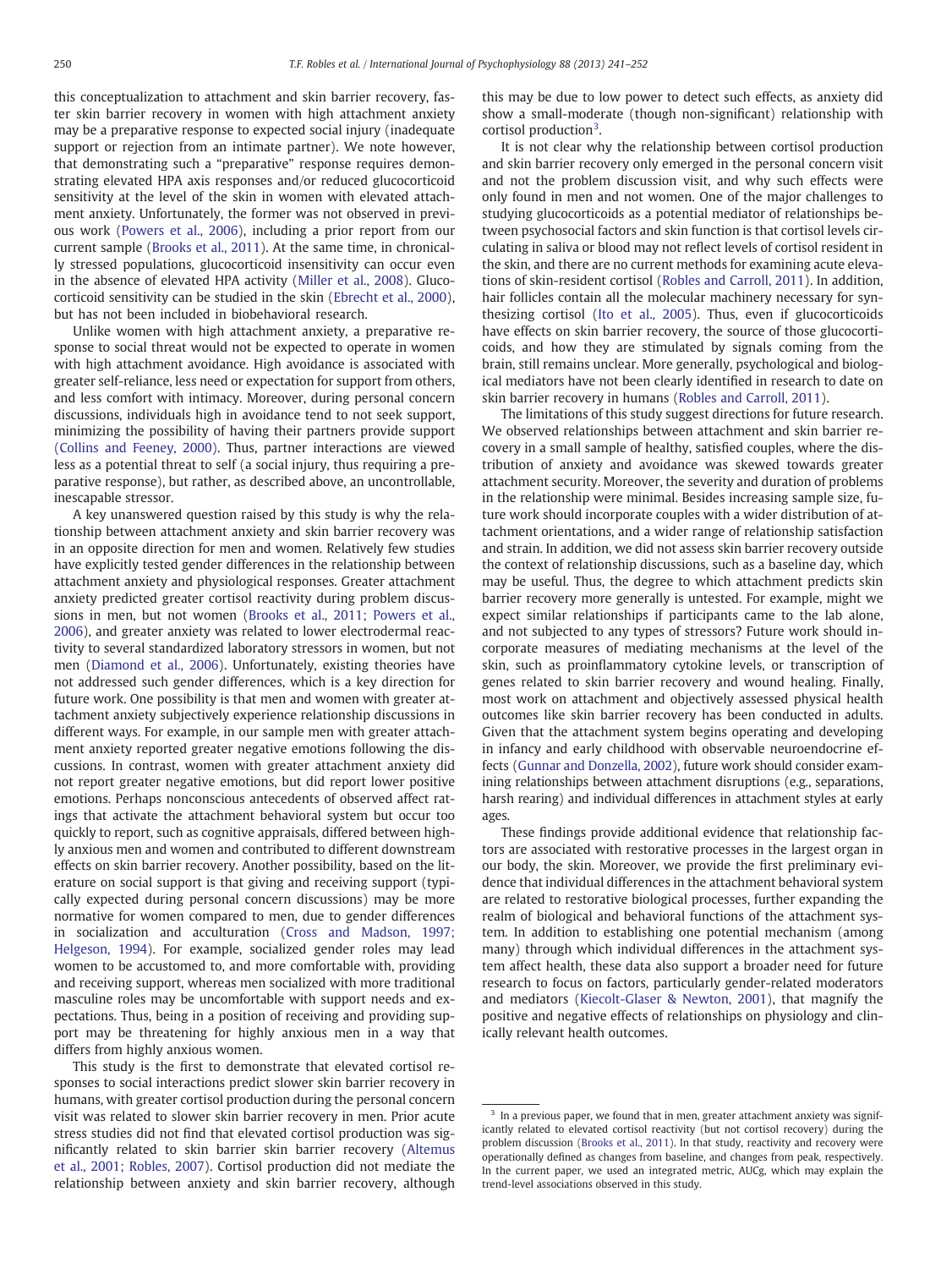#### <span id="page-10-0"></span>Acknowledgements

This research was supported by a Faculty Development Grant from the UCLA Center for the Study of Women, a Faculty Research Grant from the UCLA Academic Senate to the first author, training grant MH015750 to the second and third authors, and the UCLA/NSF IGERT Interdisciplinary Relationship Science Program. We wish to thank Jacob Stein and undergraduate research assistants at the UCLA Relationships and Health Laboratory for their invaluable assistance with data collection and preparation, Jonathan Cotliar for physician coverage, Sara Algoe for the list of interpersonal emotion words, Gary and Mary Jo Grove from cyberDERM, Inc. for training on the evaporimeter, and Clemens Kirschbaum and his laboratory at the Technical University of Dresden for the cortisol assays.

#### References

- Altemus, M., Rao, B., Dhabhar, F.S., Ding, W., Granstein, R.D., 2001. Stress-induced changes in skin barrier function in healthy women. The Journal of Investigative Dermatology 117, 309–317.
- Arck, P.C., Slominski, A., Theoharides, T.C., Peters, E.M., Paus, R., 2006. Neuroimmunology of stress: skin takes center stage. The Journal of Investigative Dermatology 126, 1697–1704.
- Avitsur, R., Padgett, D.A., Sheridan, J.F., 2006. Social interactions, stress, and immunity. Neurologic Clinics 24, 483–491.
- Baron, R.M., Kenny, D.A., 1986. The moderator-mediator variable distinction in social psychological research: conceptual, strategic, and statistical considerations. Journal of Personality and Social Psychology 51, 1173–1182.
- Bowlby, J., 1969. Attachment and Loss: Vol. 1 Attachment. Basic Books, New York.
- Brooks, K.P., Robles, T.F., Dunkel Schetter, C., 2011. Adult attachment and cortisol responses to discussions with a romantic partner. Personal Relationships 18, 302–320.
- Choi, E.-H., Demerjian, M., Crumrine, D., Brown, B.E., Mauro, T., Elias, P.M., Feingold, K.R., 2006. Glucocorticoid blockade reverses psychological stress-induced abnormalities in epidermal structure and function. American Journal of Physiology. Regulatory, Integrative and Comparative Physiology 291 R1657-1662-R1657-1662.
- Collins, N.L., Feeney, B.C., 2000. A safe haven: an attachment theory perspective on support seeking and caregiving in intimate relationships. Journal of Personality and Social Psychology 78, 1053–1073.
- Collins, N.L., Feeney, B.C., 2004. Working models of attachment shape perceptions of social support: evidence from experimental and observational studies. Journal of Personality and Social Psychology 87, 363–383.
- Cross, S.E., Madson, L., 1997. Models of the self: self-construals and gender. Psychological Bulletin 122, 5–37.
- Del Giudice, M., 2011. Sex differences in romantic attachment: a meta-analysis. Personality and Social Psychology Bulletin 37, 193–214.
- Denda, M., Tsuchiya, T., 2000. Barrier recovery rate varies time-dependently in human skin. The British Journal of Dermatology 142, 881–884.
- Detillion, C.E., Craft, T.K., Glasper, E.R., Prendergast, B.J., DeVries, A.C., 2004. Social facilitation of wound healing. Psychoneuroendocrinology 29, 1004–1011.
- Dhabhar, F.S., 2009. A hassle a day may keep the pathogens away: the fight-or-flight stress response and the augmentation of immune function. Integrative and Comparative Biology 49, 215–236.
- Diamond, L.M., Fagundes, C.P., 2010. Psychobiological research on attachment. Journal of Social and Personal Relationships 27, 218–225.
- Diamond, L.M., Hicks, A.M., Otter-Henderson, K., 2006. Physiological evidence for repressive coping among avoidantly attached adults. Journal of Social and Personal Relationships 23, 205–229.
- Doss, B.D., Christensen, A., 2006. Acceptance in romantic relationships: the frequency and acceptability of partner behavior inventory. Psychological Assessment 18, 289–302.
- Ebrecht, M., Buske-Kirschbaum, A., Hellhammer, D.H., Kern, S., Rohleder, N., Walker, B., Kirschbaum, C., 2000. Tissue specificity of glucocorticoid sensitivity in healthy adults. The Journal of Clinical Endocrinology and Metabolism 85, 3733–3739.
- Elias, P.M., 2005. Stratum corneum defensive functions: an integrated view. The Jour-
- nal of Investigative Dermatology 125, 183–200. Fluhr, J.W., Feingold, K.R., Elias, P.M., 2006. Transepidermal water loss reflects permeability barrier status: validation in human and rodent in vivo and ex vivo models. Experimental Dermatology 15, 483–492.
- Fraley, R.C., Shaver, P.R., 2000. Adult romantic attachment: theoretical developments, emerging controversies, and unanswered questions. Review of General Psychology 4, 132–154.
- Fraley, R.C., Waller, N.G., Brennan, K.A., 2000. An item-response theory analysis of selfreport measures of adult attachment. Journal of Personality and Social Psychology 78, 350–365.
- Gable, S.L., Gonzaga, G.C., Strachman, A.S., 2006. Will you be there for me when things go right? Supportive responses to positive event disclosures. Journal of Personality and Social Psychology 91, 904–917.
- Garg, A., Chren, M., Sands, L.P., Matsui, M.S., Marenus, K.D., Feingold, K.R., Elias, P.M., 2001. Psychological stress perturbs epidermal permeability barrier homeostasis. Archives of Dermatology 137, 53–59.
- Ghadially, R., Brown, B.E., Sequeira-Martin, S.M., Feingold, K.R., Elias, P.M., 1995. The aged epidermal permeability barrier: structural, functional, and lipid biochemical abnormalities in humans and a senescent murine model. The Journal of Clinical Investigation 95, 2281–2290.
- Glasper, E.R., DeVries, A.C., 2005. Social structure influences effects of pair-housing on wound healing. Brain, Behavior, and Immunity 19, 61–68.
- Gouin, J.P., Glaser, R., Loving, T.J., Malarkey, W.B., Stowell, J.R., Houts, C., Kiecolt-Glaser, J.K., 2009. Attachment avoidance predicts inflammatory responses to marital conflict. Brain, Behavior, and Immunity 23, 898–904.
- Grove, G.L., Grove, M.J., Zerweck, C., Pierce, E., 1999. Computerized evaporimetry using the DermaLab TEWL probe. Skin Research and Technology 5, 9–13.
- Gunnar, M.R., Donzella, B., 2002. Social regulation of the cortisol levels in early human development. Psychoneuroendocrino. 27, 199–220.
- Hauser, C., Saurat, J.H., SChmitt, A., Jaunin, F., Dayer, J.M., 1986. Interleukin-1α is present in normal human epidermis. Journal of Immunology 136, 3317–3323.
- Helgeson, V.S., 1994. Relation of agency and communion to well-being: evidence and potential explanations. Psychological Bulletin 116, 412–428.
- Hofer, M.A., 1984. Relationships as regulators: a psychobiologic perspective on bereavement. Psychosomatic Medicine 46, 183–197.
- Holland, A.S., Roisman, G.I., 2010. Adult attachment security and young adults' dating relationships over time: self-reported, observational, and physiological evidence. Developmental Psychology 46, 552–557.
- Ito, N., Ito, T., Kromminga, A., Bettermann, A., Takigawa, M., Kees, F., Straub, R.H., Paus, R., 2005. Human hair follicles display a functional equivalent of the hypothalamic-pituitary-adrenal axis and synthesize cortisol. The FASEB Journal 19, 1332–1334.
- Kane, H.S., McCall, C., Collins, N.L., Blascovich, J., 2012. Mere presence is not enough: Responsive social support in a virtual world. Journal of Experimental Social Psychology 48, 37–44.
- Kenny, D.A., Kashy, D.A., Cook, W.L., 2006. Dyadic Data Analysis. Guilford Press, New York.
- Kidd, T., Hamer, M., Steptoe, A., 2011. Examining the association between adult atttachment style and cortisol responses to acute stress. Psychoneuroendocrino. 36, 771–779.
- Kiecolt-Glaser, J.K., Cacioppo, J.T., Malarkey, W.B., Glaser, R., 1992. Acute psychological stressors and short-term immune changes: what, why, for whom, and to what extent? Psychosomatic Medicine 54, 680–685.
- Kiecolt-Glaser, J.K., Loving, T.J., Stowell, J.R., Malarkey, W.B., Lemeshow, S., Dickinson, S.L., Glaser, R., 2005. Hostile marital interactions, proinflammatory cytokine production, and wound healing. Archives of General Psychiatry 62, 1377–1384.
- Kiecolt-Glaser, J.K., Newton, T., 2001. Marriage and health: His and hers. Psychological Bulletin 127, 472–503.
- Krull, J.L., MacKinnon, D.P., 2001. Multilevel modeling of individual and group level mediated effects. Multivariate Behavioral Research 36, 249–277.
- Loving, T.J., Heffner, K.L., Kiecolt-Glaser, J.K., 2006. Physiology and interpersonal relationship. In: Vangelisti, A.L., Perlman, D. (Eds.), The Cambridge Handbook of Personal Relationships. Cambridge University Press, New York, NY, pp. 385–405.
- Maunder, R.G., Hunter, J.J., 2001. Attachment and psychosomatic medicine: developmental contributions to stress and disease. Psychosomatic Medicine 63, 556–567.
- Maunder, R.G., Lancee, W.J., Nolan, R.P., Hunter, J.J., Tannenbaum, D.W., 2006. The relationship of attachment insecurity to subjective stress and autonomic function during standardized acute stress in healthy adults. Journal of Psychosomatic Research 60, 283–290.
- Mikulincer, M., 1998. Adult attachment style and individual differences in functional versus dysfunctional experiences of anger. Journal of Personality and Social Psychology 73, 513–524.
- Mikulincer, M., Florian, V., Weller, A., 1993. Attachment styles, coping strategies, and posttraumatic psychological distress: the impact of the Gulf War in Israel. Journal of Personality and Social Psychology 64, 817–826.
- Miller, G.E., Chen, E., Sze, J., Marin, T., Arevalo, J.M.G., Doll, R., Ma, R., Cole, S.W., 2008. A functional genomic fingerprint of chronic stress in humans: blunted glucocorticoid and increased NF-[kappa]B signaling. Biological Psychiatry 64, 266-272.
- Muizzuddin, N., Matsui, M.S., Marenus, K.D., Maes, D.H., 2003. Impact of stress of marital dissolution on skin barrier recovery: tape stripping and measurement of transepidermal water loss (TEWL). Skin Research and Technology 9, 34–38.
- Murray, S.L., Holmes, J.G., Collins, N.L., 2006. Optimizing assurance: the risk regulation system in relationships. Psychological Bulletin 132, 641–666.
- Nickoloff, B.J., Naidu, Y., 1994. Perturbation of epidermal barrier function correlates with initiation of cytokine cascade in human skin. Journal of the American Academy of Dermatology 30, 535–546.
- Pasch, L.A., Bradbury, T.N., 1998. Social support, conflict, and the development of marital dysfunction. Journal of Consulting and Clinical Psychology 66, 219–230.
- Pietromonaco, P.R., Uchino, B.N., Dunkel Schetter, C., in press. Close relationship processes and health: Implications of attachment theory for health and disease. Health Psychol.
- Powers, S.I., Pietromonaco, P.R., Gunlicks, M., Sayer, A., 2006. Dating couples' attachment styles and patterns of cortisol reactivity and recovery in response to a relationship conflict. Journal of Personality and Social Psychology 90, 613–628.
- Preacher, K.J., Curran, P.J., Bauer, D.J., 2006. Computational tools for probing interaction effects in multiple linear regression, multilevel modeling, and latent curve analysis. Journal of Educational and Behavioral Statistics 31, 437–448.
- Pruessner, J.C., Kirschbaum, C., Meinlschmid, G., Hellhammer, D.H., 2003. Two formulas for computation of the area under the curve represent measures of total hormone concentration versus time-dependent change. Psychoneuroendocrinology 28, 916–931.
- Raudenbush, S.W., Brennan, R.T., Barnett, R.C., 1995. A multivariate hierarchical model for studying psychological change within married couples. Journal of Family Psychology 9, 161–174.